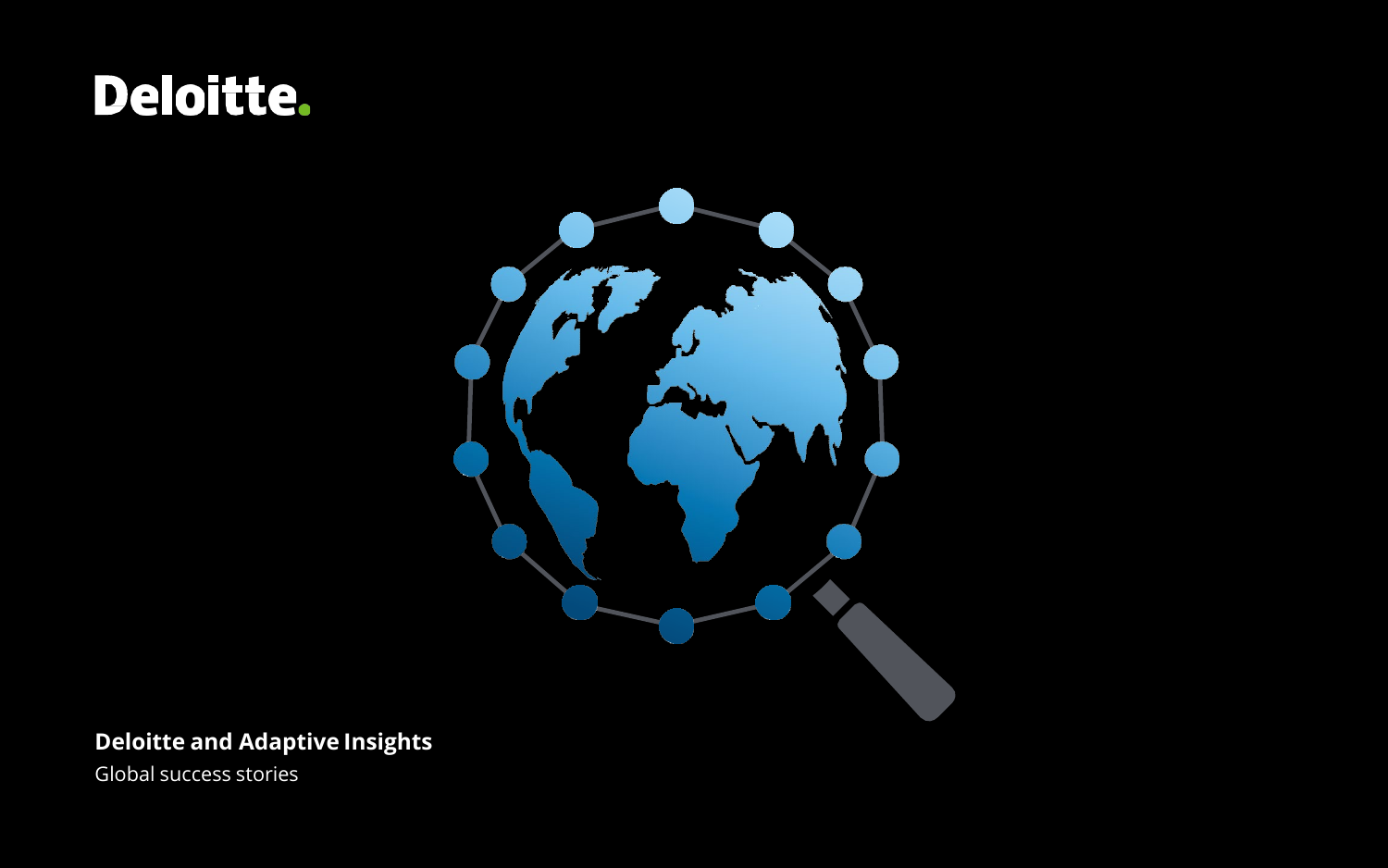### **The Deloitte and Adaptive Insights alliance**



**The alliance between Deloitte and Adaptive Insights combines the strengths of both organizations to help global enterprises address their business-planning andmanagementreporting challenges. Our approach provides clients with a leading planning and reporting platform coupled with improved modeling and reporting practices, which results in tangible time-savings and self-service agility for finance and business leaders.**

**Our alliance offerings unite the depth and breadth of Adaptive Insights technology with Deloitte's collaborative approach, modeling accelerators and deep finance knowledge. We are proud to be recognized as the leader in finance transformation by global market intelligence agencies, including Kennedy, IDC MarketSpace and Gartner.**

**This leadership position provides clients peace of mind that their projects will be delivered with a business and finance focus, strong project management and full transparency on issues, options and recommendations. Adaptive Insights is reshaping how work gets done, how businesses scale their finance analytics capabilities and how business collaborations can be realized. Through Deloitte's relationship with Adaptive Insights, we extend our reach and strengthen the value clients realize from their investments in modernizing their finance technology on the cloud and the role finance plays in the organization. Thesuccess stories that follow are the proof.**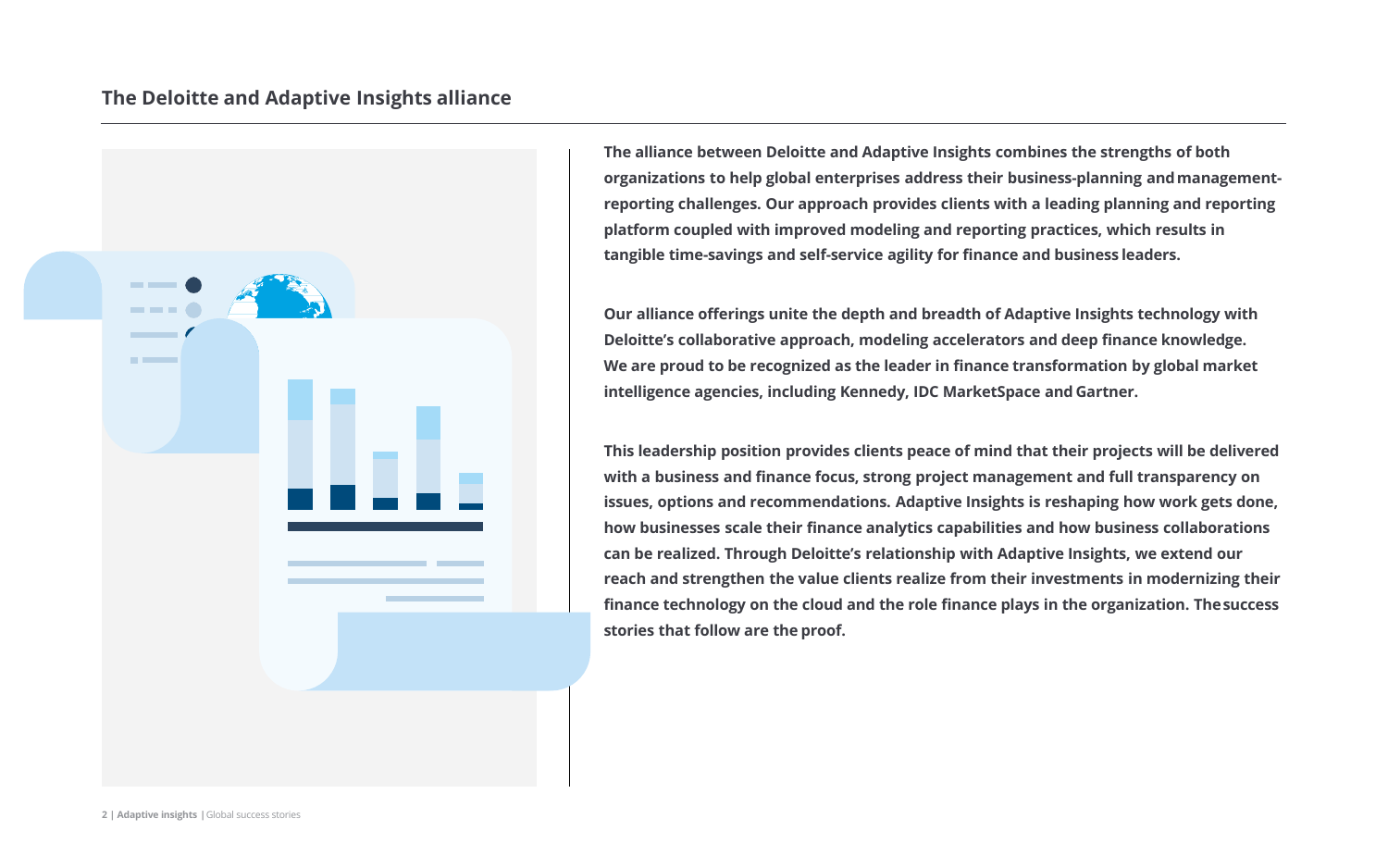## **Success stories portfolio | Deloitte's range of services**

| Industry                                    | <b>Deloitte</b><br>team  | Solution                                        | Adaptive<br>Insights module                                                                            | Vendor<br>selection | Project<br>& change<br>management | <b>Functional</b><br>requirements<br>& design | Implementation Reporting Dashboards Support |  |  |
|---------------------------------------------|--------------------------|-------------------------------------------------|--------------------------------------------------------------------------------------------------------|---------------------|-----------------------------------|-----------------------------------------------|---------------------------------------------|--|--|
| Consumer &<br><b>Industrial Products</b>    | Canada<br>and<br>Uruguay | PBF* and<br>consolidation                       | Adaptive Insights Planning,<br>Adaptive Integration Designer,<br>and OfficeConnect                     |                     |                                   |                                               |                                             |  |  |
| FSI-<br>Regulatory                          | Canada                   | PBF models<br>for ERP and CRM<br>implementation | Adaptive Insights<br>planning                                                                          |                     |                                   |                                               |                                             |  |  |
| Energy<br>& Resources                       | Canada<br>and<br>Uruguay | PBF and consolidation                           | Adaptive Insights planning, Adaptive<br>Integration Designer, Adaptive<br>Discovery, and OfficeConnect |                     |                                   |                                               |                                             |  |  |
| <b>Financial Services -</b><br>Insurance    | Canada<br>and<br>Uruguay | Revenue, expense<br>and consolidation<br>model  | Adaptive Insights Planning, Adaptive<br>Integration Designer, Adaptive<br>Discovery, and OfficeConnect |                     |                                   |                                               |                                             |  |  |
| Consumer &<br><b>Industrial Products</b>    | Canada<br>and<br>Uruguay | PBF                                             | Adaptive Insights Planning, Adaptive<br>Integration Designer, Adaptive<br>Discovery, and OfficeConnect |                     |                                   |                                               |                                             |  |  |
| Technology                                  | Canada<br>and<br>Uruguay | PBF                                             | Adaptive Insights Planning, Adaptive<br>Integration Designer, Adaptive<br>Discovery, and OfficeConnect |                     |                                   |                                               |                                             |  |  |
| Media &<br>Telecommunications               | Canada<br>and<br>Uruguay | PBF                                             | Adaptive Insights Planning, Adaptive<br>Integration Designer, Adaptive<br>Discovery, and OfficeConnect |                     |                                   |                                               |                                             |  |  |
| <b>Public Sector</b>                        | Australia                | Funding allocation<br>model                     | Adaptive Insights Planning                                                                             |                     |                                   |                                               |                                             |  |  |
| <b>Financial Services</b><br><b>Banking</b> | Uruguay                  | PBF                                             | Adaptive Insights Planning,<br>Adaptive Discovery                                                      |                     |                                   |                                               |                                             |  |  |

\*Planning, budgeting, forecasting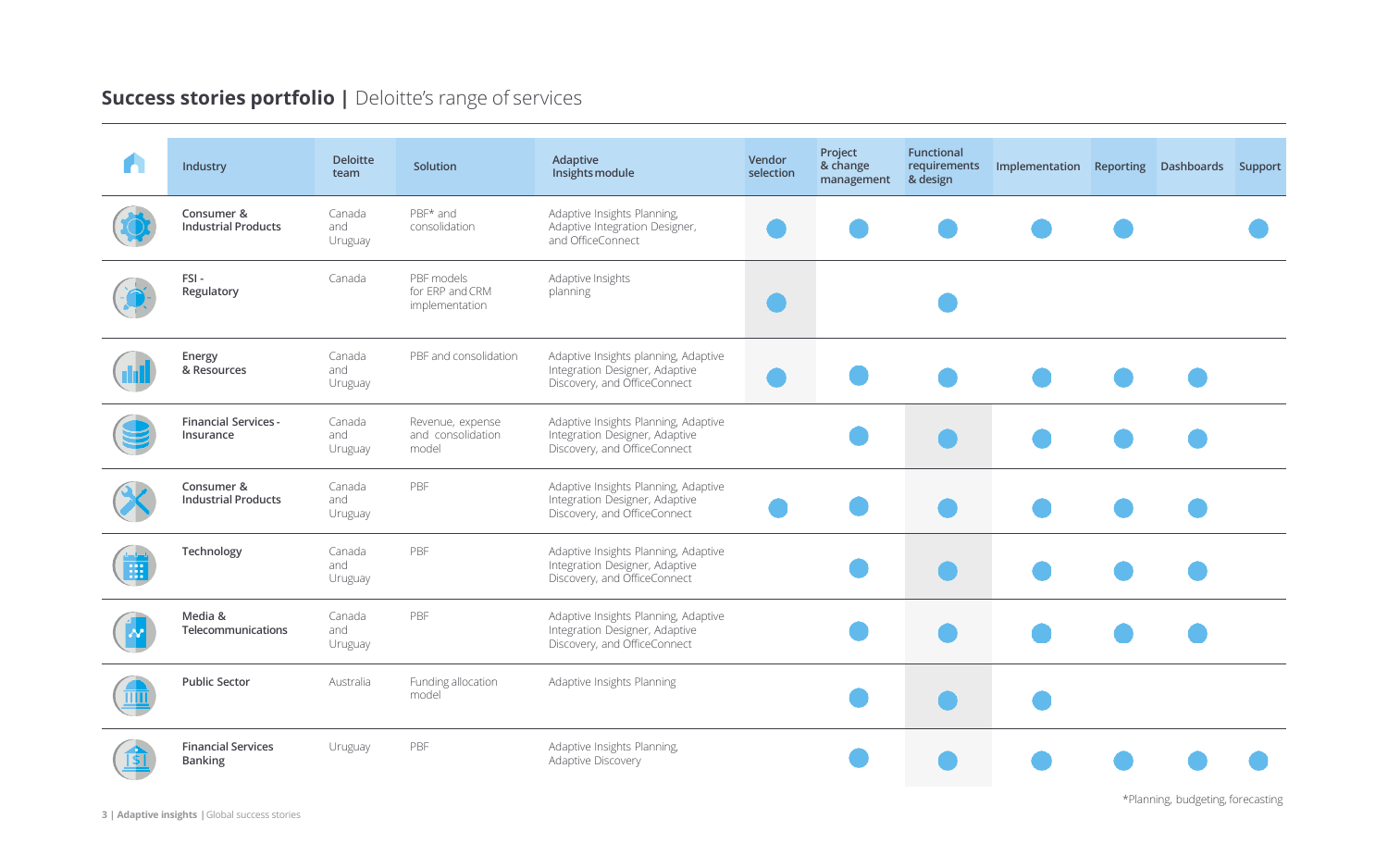## **Success stories portfolio | Deloitte's range of services**

| Industry                      | <b>Deloitte</b><br>team  | Solution              | Adaptive<br>Insights module                   | Vendor<br>selection | Project<br>& change<br>management | Functional<br>requirements<br>& design | Implementation Reporting Dashboards Support |  |  |
|-------------------------------|--------------------------|-----------------------|-----------------------------------------------|---------------------|-----------------------------------|----------------------------------------|---------------------------------------------|--|--|
| Public Sector-<br>R&D         | Uruguay                  | PBF*                  | Adaptive Insights Planning                    |                     |                                   |                                        |                                             |  |  |
| <b>Public Sector</b>          | Uruguay                  | PBF                   | Adaptive Insights Planning                    |                     |                                   |                                        |                                             |  |  |
| <b>Public Sector</b>          | Uruguay                  | PBF                   | Adaptive Insights Planning                    |                     |                                   |                                        |                                             |  |  |
| <b>Public Sector</b>          | Uruguay                  | PBF                   | Adaptive Insights Planning                    |                     |                                   |                                        |                                             |  |  |
| <b>Public Sector</b>          | Uruguay                  | PBF                   | Adaptive Insights Planning                    |                     |                                   |                                        |                                             |  |  |
| Manufacturing -<br>Chemicals  | Uruguay                  | PBF                   | Adaptive Insights Planning                    |                     |                                   |                                        |                                             |  |  |
| Media &<br>Telecommunications | Uruguay                  | PBF                   | Adaptive Insights Planning                    |                     |                                   |                                        |                                             |  |  |
| <b>Financial Services</b>     | Uruguay                  | PBF                   | Adaptive Insights Planning                    |                     |                                   |                                        |                                             |  |  |
| <b>Financial Services</b>     | Uruguay<br>and<br>Panama | PBF and consolidation | Adaptive Insights Planning                    |                     |                                   |                                        |                                             |  |  |
| Retail                        | Uruguay<br>and<br>Panama | PBF and consolidation | Adaptive Insights Planning,<br>Office Connect |                     |                                   |                                        |                                             |  |  |

**4 | Adaptive insights |**Global success stories

\*Planning, budgeting, forecasting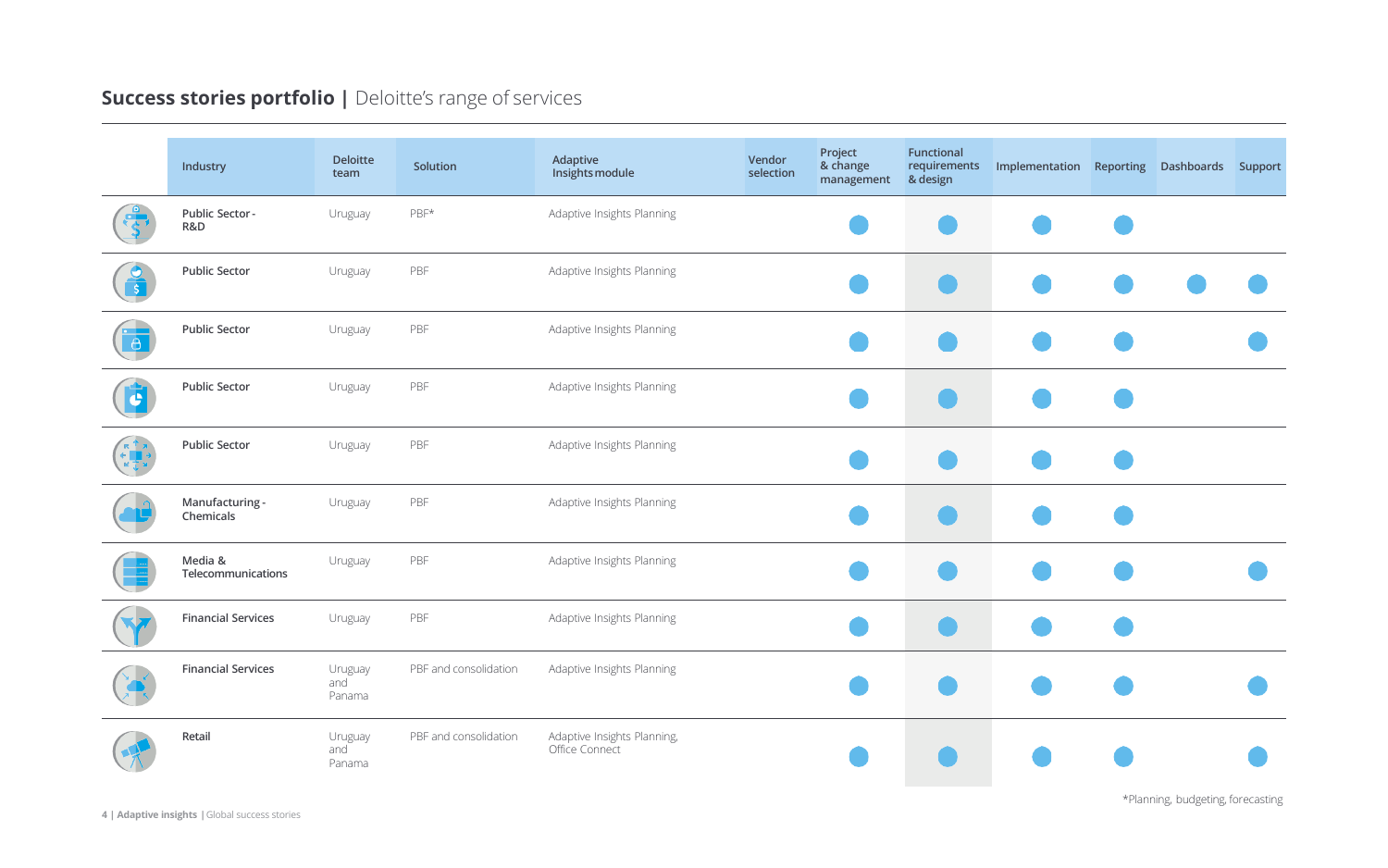

#### **Brief description of service**

**A leading general insurance company in Canada with US\$103 million in global revenue was in the process of reducing the use of spreadsheets for its finance-related activities. It wanted to develop its PBF\* solution in a tool that would give its team more flexibility and provide consistent financial data in a timely manner. Adaptive Insights was identified as a preferred tool to implement the PBF solution.**

\*Planning, budgeting,forecasting



#### What problem does **Results** Results **this address?**

The client was struggling to implement a PBF solution, as the models that had been developed didn't satisfy its requirements. The client was facing the following key challenges:

- PBF solution did not meet the requirements
- Inability to compare actuals with budget
- Inconsistent data
- Lack of integrity and transparency due to usage of several interconnected sheets
- Inability to perform accurate allocations of costs to various departments
- Inaccurate reports



The collaboration between Deloitte Canada's Analytics & Information Management practice and Deloitte Uruguay's Strategy & Operations practice enabled the client to develop and complete simplified and standardized revenue, expenseand allocation models in Adaptive Insights.

1

2

3

4

5

6

7

8

9

10

11

12

13

14

15

16

17

18

19

 $\langle \ \rangle$ 

This Adaptive Insights application:

- Enabled the client to budget and forecast monthly revenue and expenses, allocate costs to various departments and automate the process of loading actuals from Longview
- Increased visibility for planners, and allowed planners and reviewers to instantly view accurate data in their reports
- Reduced the time to generate reports from weeks to hours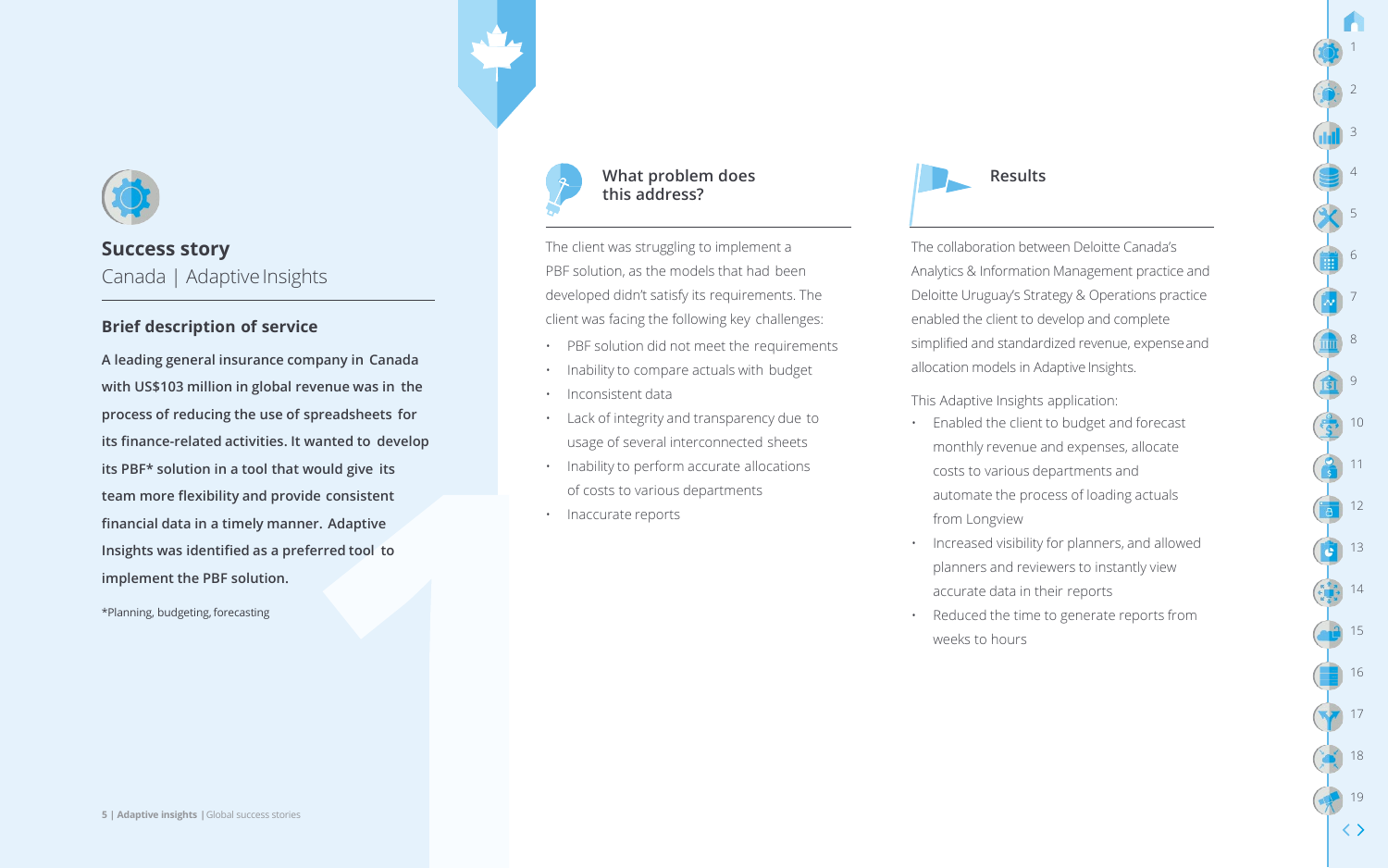

#### **Brief description of service**

**A national self-regulatory organization in Canada with over C\$92 million in annual revenue chose Deloitte to provide advisory work related to redesigning the chart of account and the defined logic for PBF models as the client prepared to implement a new ERP and CPM system. The work will be used in subsequent phases to implement an integrated, off-the-shelf solution that largely meets the current and future needs of the client.**



## **this address?**

The client had a number of issues that led it to seek assistance, including:

- Key financial (e.g., actual, budget, forecast) and operational data that were distributed in multiple places and financial systems that were not tightly integrated
- Manual and time-consuming analysis and reporting process, which left little time for review and analysis
- Heavy use of spreadsheets in supporting modeling and reporting processes
- Manual approach used in capital projects performance and HR modeling practices (e.g., FTE reporting, headcount, vacancy report)
- Inefficient cost allocation process



Deloitte's services included:

- High-level design and development of budgeting and reporting functional requirements plan
- Modernization of finance systems architecture, which allowed the client to have all its financial and management data in one place, thereby enabling greater accountability and iterative costing scenarios

1

2

3

4

5

6

7

8

9

10

11

12

13

14

15

16

17

18

19

 $\langle \ \rangle$ 

#### Services were divided into four workstreams:

- 1. Re-design of chart of accounts
- 2. Overhaul of PBF models (HR, Opex, Capex, and shared services allocations)
- 3. Documentation of core reporting requirements and alignment with chart of accounts
- 4. Blueprint development for future-state cost allocation and logic documentation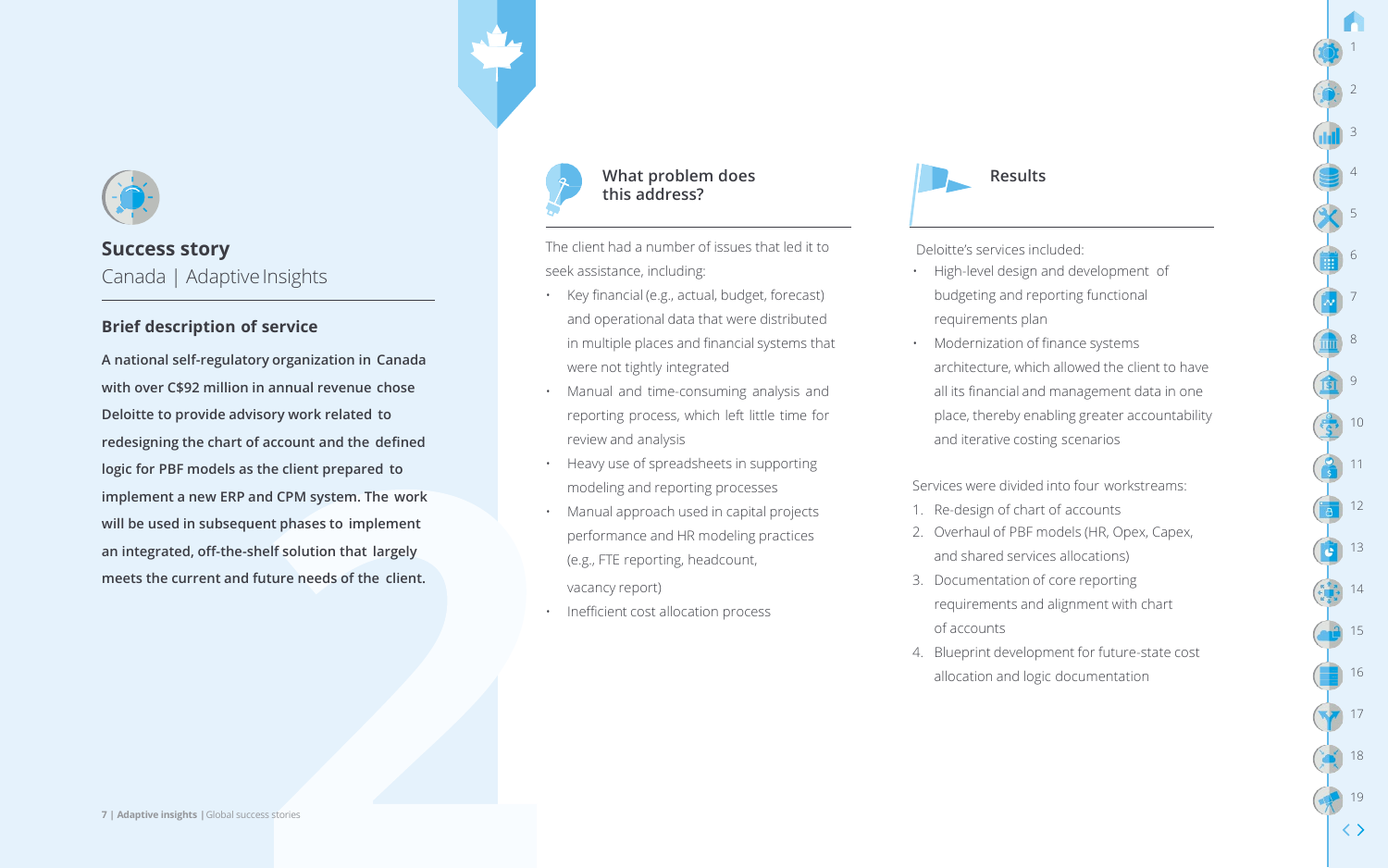

#### **Brief description of service**

**An established gold mining company with over US\$221 million in revenue, which owns and operates mines situated in West Africa, had identified the need for a financial consolidation and a budgeting and forecasting tool for annual budgeting, financial analyses, and corporate performance monitoring. The client engaged Deloitte to support this effort after developing a scope and cost estimate and conducting a vendor selection exercise.**



## **this address?**

The client wanted to improve the performanceof the finance department by eliminating a legacy ERP system, reducing reliance on spreadsheets and paper PBF processes, introducingelectronic approval workflows, and providing robust data analysis and reporting capabilities.Deloitte performed a fit-gap assessment, in whichwe:

- Ran workshops to understand current-state and validate future-state business requirements
- Analyzed system capabilities to align the business process and provide a high-level assessment to address requirements



As a result of the assessment, the client realized the following benefits:

1

2

3

4

5

6

7

8

9

10

11

12

13

14

15

16

17

18

19

 $\langle \ \rangle$ 

- Cost estimate to implement a financial consolidation and PBF solution
- High-level implementation timeline and resource requirements
- Recommendation to proceed based on analysis conducted

The project's success lead to the client engaging Deloitte to implement Adaptive Insights.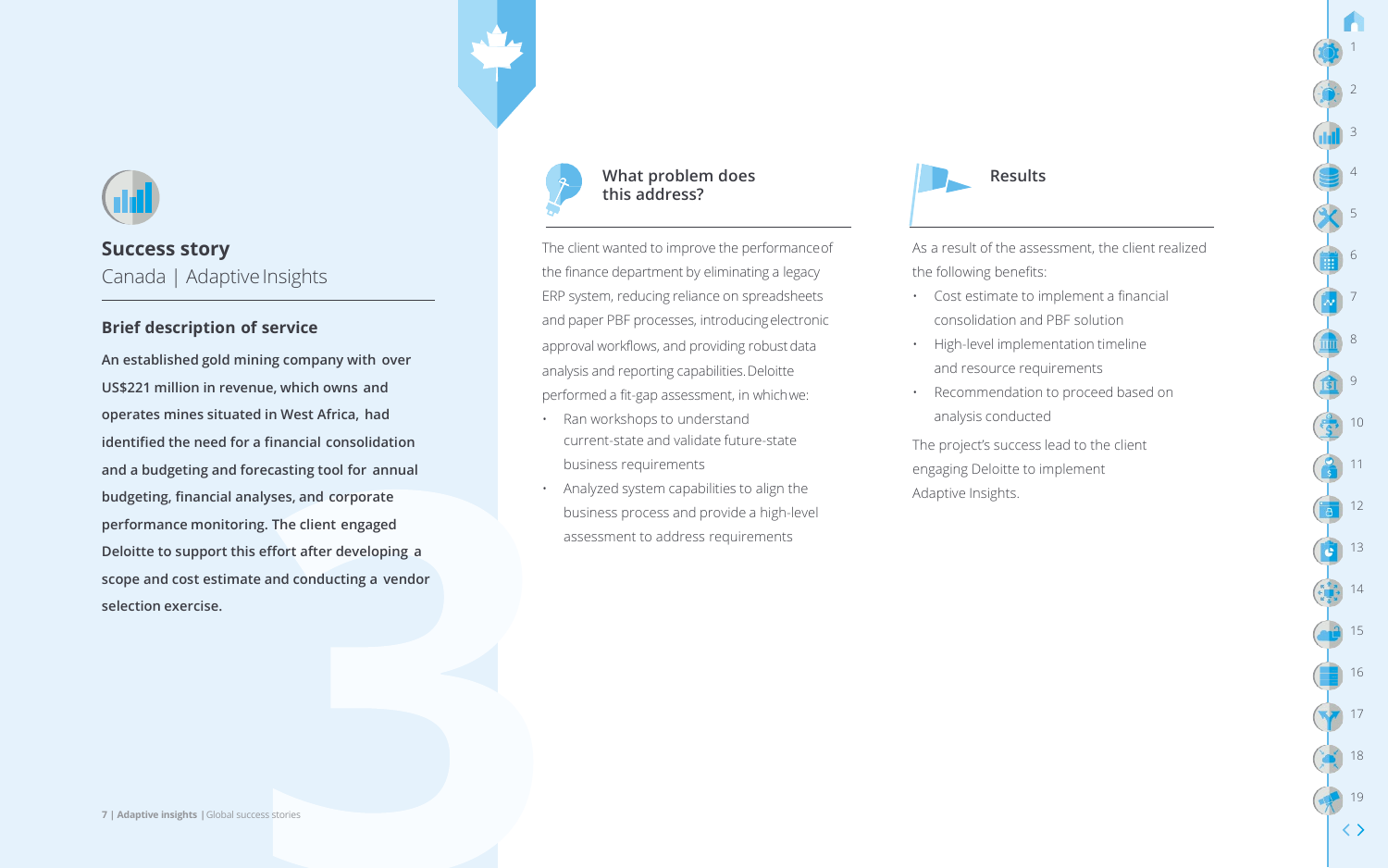

#### **Brief description of service**

**A transportation company recognized as one of Canada's Best Managed private companies (revenue over US\$149 million) growing quickly through acquisitions was in the process of improving its processes, controls and technology. To reduce manual tasks and the use of spreadsheets in its PBF and reporting activities, the company sought to implement a tool that provided flexibility, consistency, and accuracy.**



#### What problem does **Results** Results **this address?**

Adaptive Insights addressed several key challenges the company was facing prior to the implementation:

- Non-standard budgeting templates
- Lack of visibility and inability to compare budget results with actuals
- Inability to distinguish between standard drivers and inputs
- Lack of integrity and transparency due to usage of several interconnected spreadsheets
- Departments worked in silos
- No integration of the current model with NetSuite
- Inability to perform what-if and scenario analyses



The collaboration between different practices from Deloitte Canada (Analytics & Information Management, and Audit Advisory) and from Deloitte Uruguay (Strategy & Operations) enabled the client to develop and implement a simplified, centralized and standardized PBF model using Adaptive Insights.

1

2

3

4

5

6

7

8

9

10

11

12

13

14

15

16

17

18

19

 $\langle \ \rangle$ 

The client gained substantial benefits from the solution, including:

- The ability to budget in two different currencies, and to integrate actuals from NetSuite
- The budgeting timeline was reduced from five months to one month, which also resulted in increased visibility for planners and controllers, and allowed planners and reviewers to instantly view their plans and compare them with actuals
- Consistent results and improved quality of data resulted in more time for analyzing performance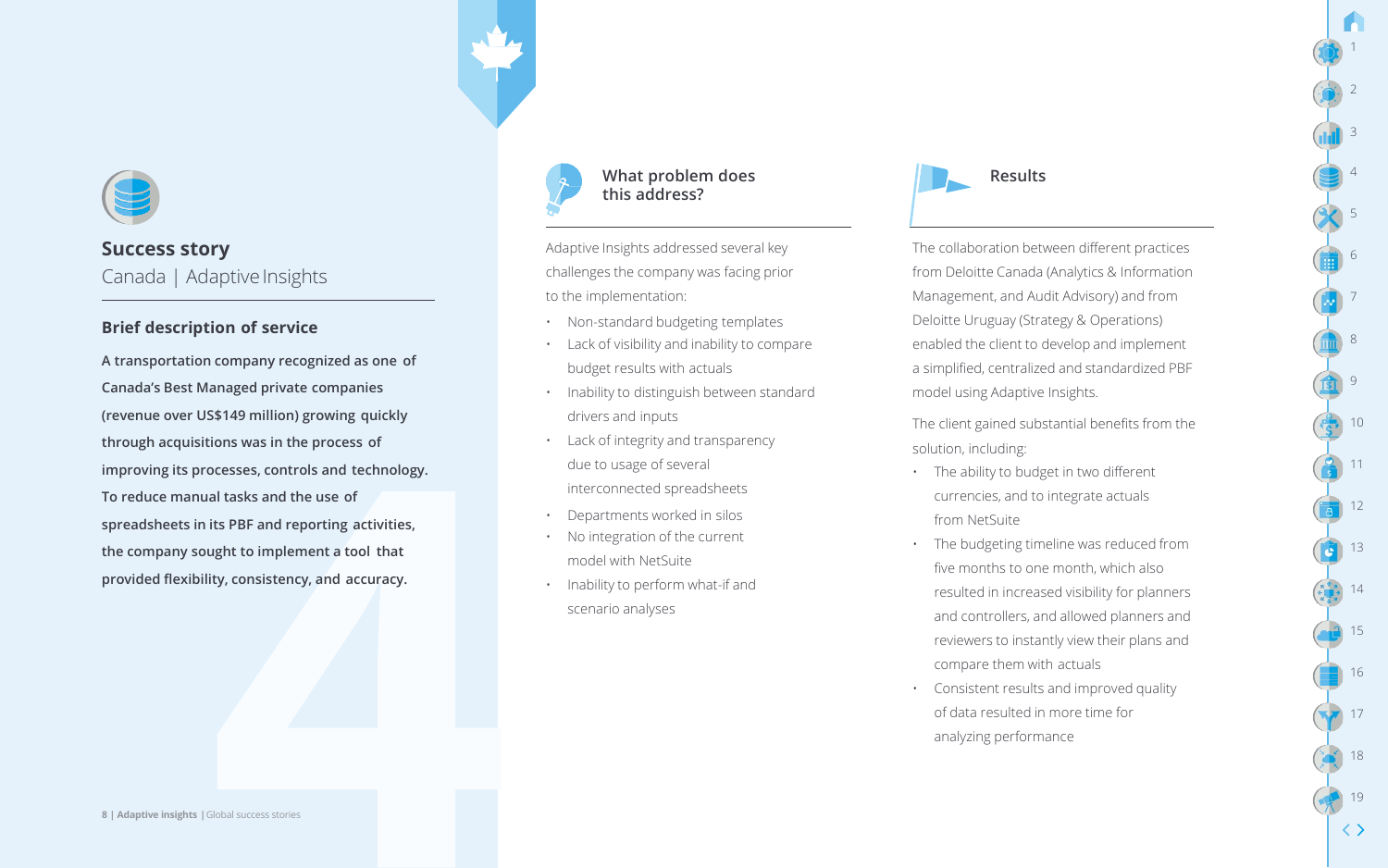

#### **Brief description of service**

**The collaboration between various practices from Deloitte Canada and Deloitte Uruguay enabled a growing food-distribution business with revenue over US\$75 million to design a world-class PBF and consolidation solution in Adaptive Insights. Deloitte's role was to understand the current financial planning process, target improvement, recommend the future state, implement it in Adaptive Insights, manage the change and, finally, train employees to use the solution.**



#### What problem does **Results** Results **this address?**

The client had a number of issues that led it to seek assistance, including:

- A manual budgeting, forecasting and consolidation process. With the growth in business and complexity of the organization's structure, the business needed a solution to significantly improve the standardization, speed, transparency, and overall quality of its financial consolidation, budgeting and planning, and management reporting
- Having to handle two different year-ends, one for its operations in India and one for its North American operations, caused budgeting, forecasting and reporting challenges
- Planning, forecasting, and reporting in seven currencies for its subsidiaries



Deloitte worked with the client to simplify and standardize its financial planning and consolidation process by providing a centralized application in Adaptive Insights. The client realized substantial benefits from the solution, such as:

1

2

3

4

5

6

7

8

9

10

11

12

13

14

15

16

17

18

19

 $\langle \ \rangle$ 

- Reduced budgeting and consolidationtimeline, from several months to severalweeks
- Increased visibility for planners and controllers, and the ability for planners and reviewers to instantly view their plans in both reporting and local currency

This accomplishment represents a major step forward in the client's ability to control costs, increase sales and reduce business risk. The client now has a solid platform on which to grow as it continues to venture into new markets around the world.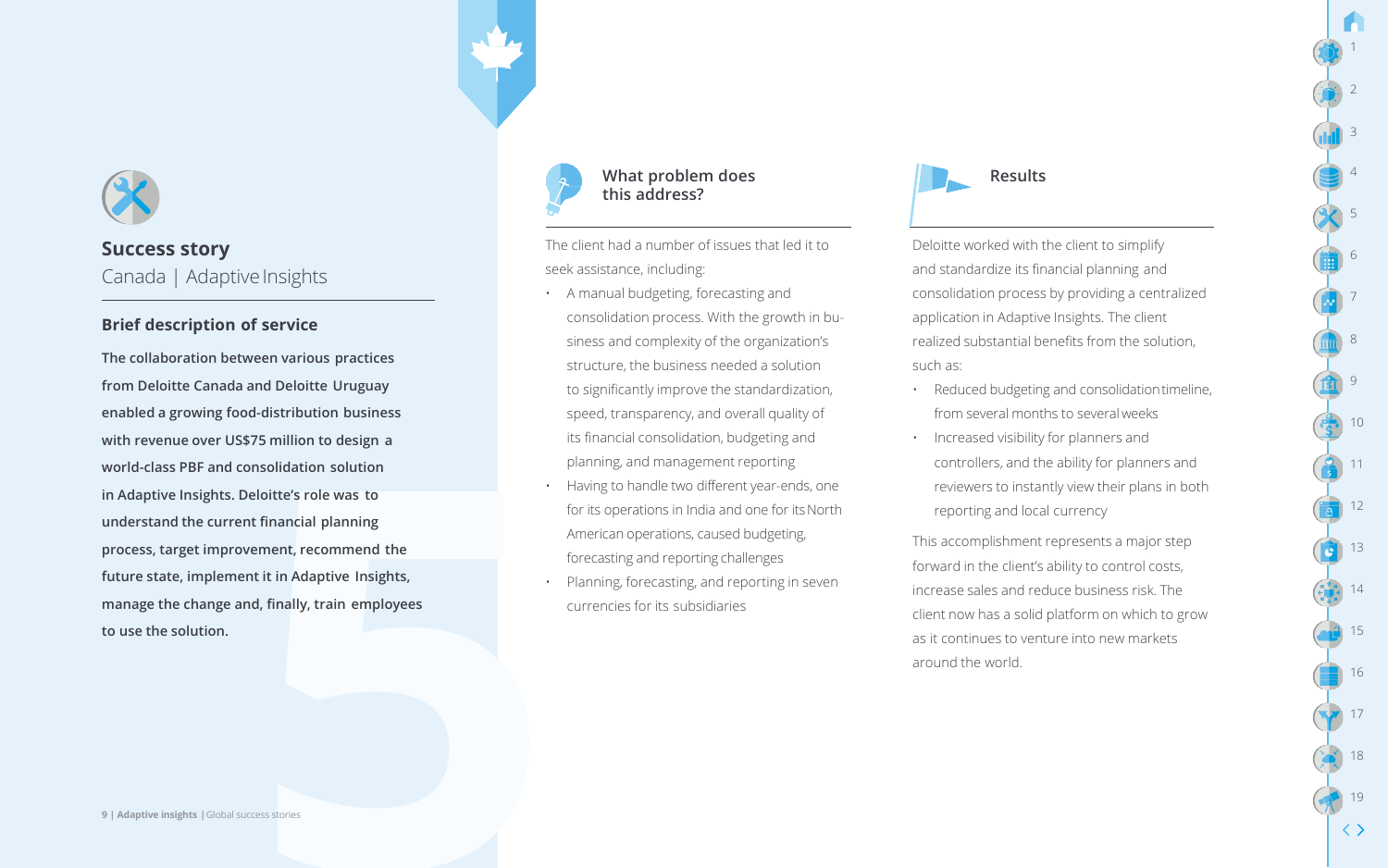

#### **Brief description of service**

**One of the world's largest managed network services provider with revenue over C\$160 million chose Deloitte to design, implement and deploy a PBF solution in Adaptive Insights. The goal of the project was to define a future-state PBF solution that met the client's needs for today and its vision for finance for tomorrow. The implementation enabled management to make critical decisions using timely financial information.**



#### What problem does **Results** Results **this address?**

The client wanted to address several key challenges:

- Using spreadsheet-based manual processes to manage budgeting, forecasting and reporting was limiting decision-making as the company grew through acquisitions
- Financial and management reporting was lacking, due to the inability to assemble meaningful and complete data about its operations in a timely manner
- Lacked real-time automated integration between its ERP and management information system
- Operational sales forecasting was not linked to financial revenue planning



Deloitte worked with the client to simplify and standardize its financial planning, forecasting and reporting process by providing a single, integrated version in Adaptive Insights. The benefits of the solution include:

1

2

3

4

5

6

7

8

9

10

11

12

13

14

15

16

17

19

 $\langle \ \rangle$ 

- The ability to budget in seven different currencies, as well as integrate actuals from NetSuite and sales forecasts from Salesforce
- Driver-based revenue and expense models, and income-statement planning
- Reduced budgeting timeline, from several months to a few weeks
- Increased visibility for planners and controllers to instantly view their plans, forecasts and actuals in both reporting and local currency

This accomplishment represents a major step forward in the client's ability to control costs, increase sales and reduce business risk, thereby building a platform for future growth as the client continues to grow organically and inorganically through acquisitions.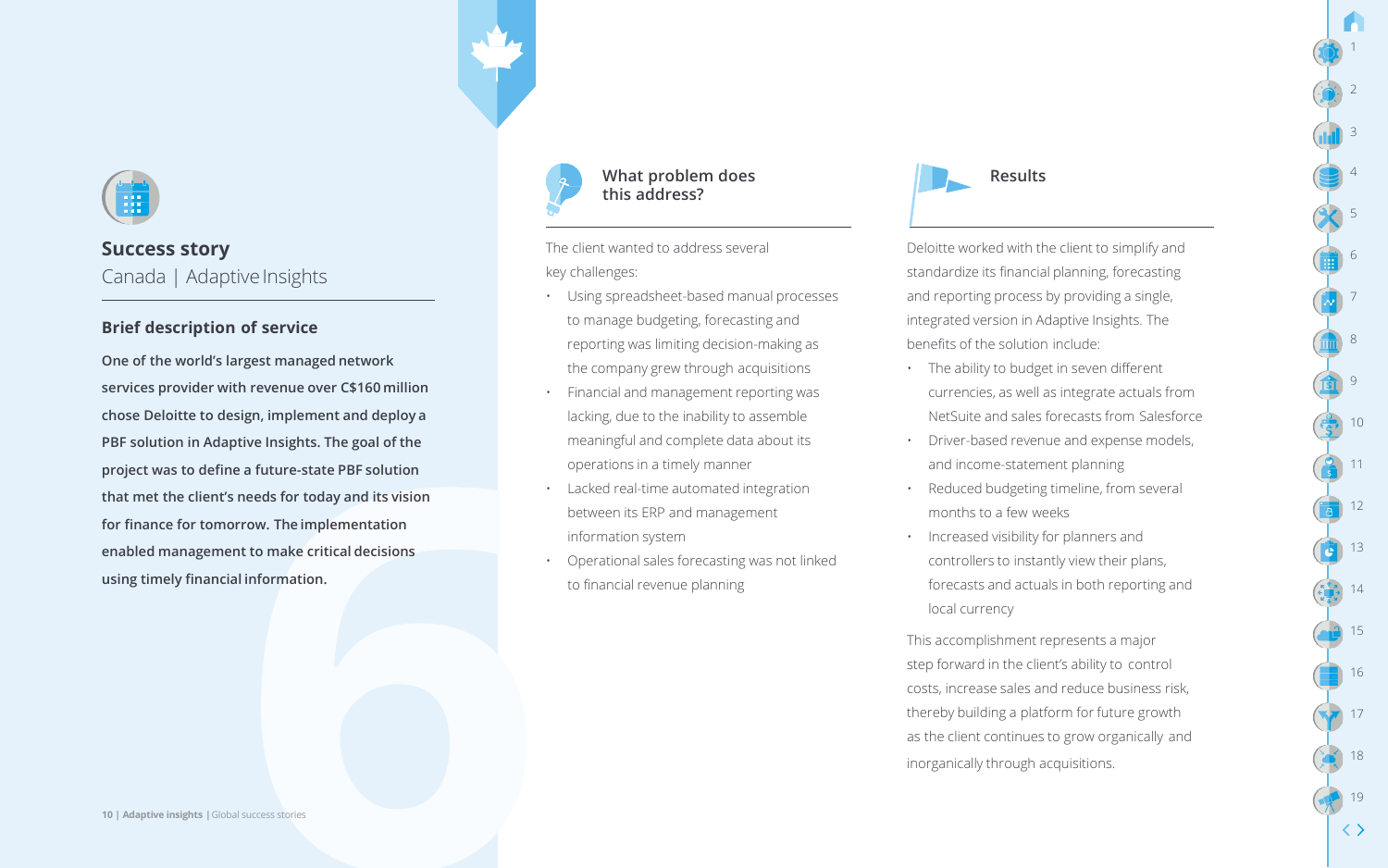

#### **Brief description of service**

**The client, a technology company focused on analyzing the value of digital advertising with a revenue over C\$100 million worldwide, was looking to enhance its management and decisionmaking processes. The solution was to provide a degree of automation that would allow the company to systematize its budgeting process from end to end and to integrate its actuals.**



#### What problem does **Results** Results **this address?**

The client wanted to address several key challenges:

- Excessive time spent on manual information handling and processing
- Limited capability to view the summarized budget data and compare with actuals or previous year's budget
- Consolidation of several entities with different currencies and organizational structures
- Limited flexibility to model different scenarios by modifying external drivers and assumptions of the model



An international, interdisciplinary team from Deloitte with experience in similar implementations collaborated with the client to develop and implement a PBF model using Adaptive Insights. Deloitte coordinated meetings with the client's various teams to define the requirements of the model and held validation sessions as those requirements were implemented. Results obtained included:

1

2

3

4

5

6

7

8

9

10

11

12

13

14

15

16

17

18

19

- A flexible, integrated and automated budgeting model for the short, mid-and long-term horizon
- A comprehensive driver-based model incorporating multi-currency modeling for expenses and revenues
- Better management of infomation and reporting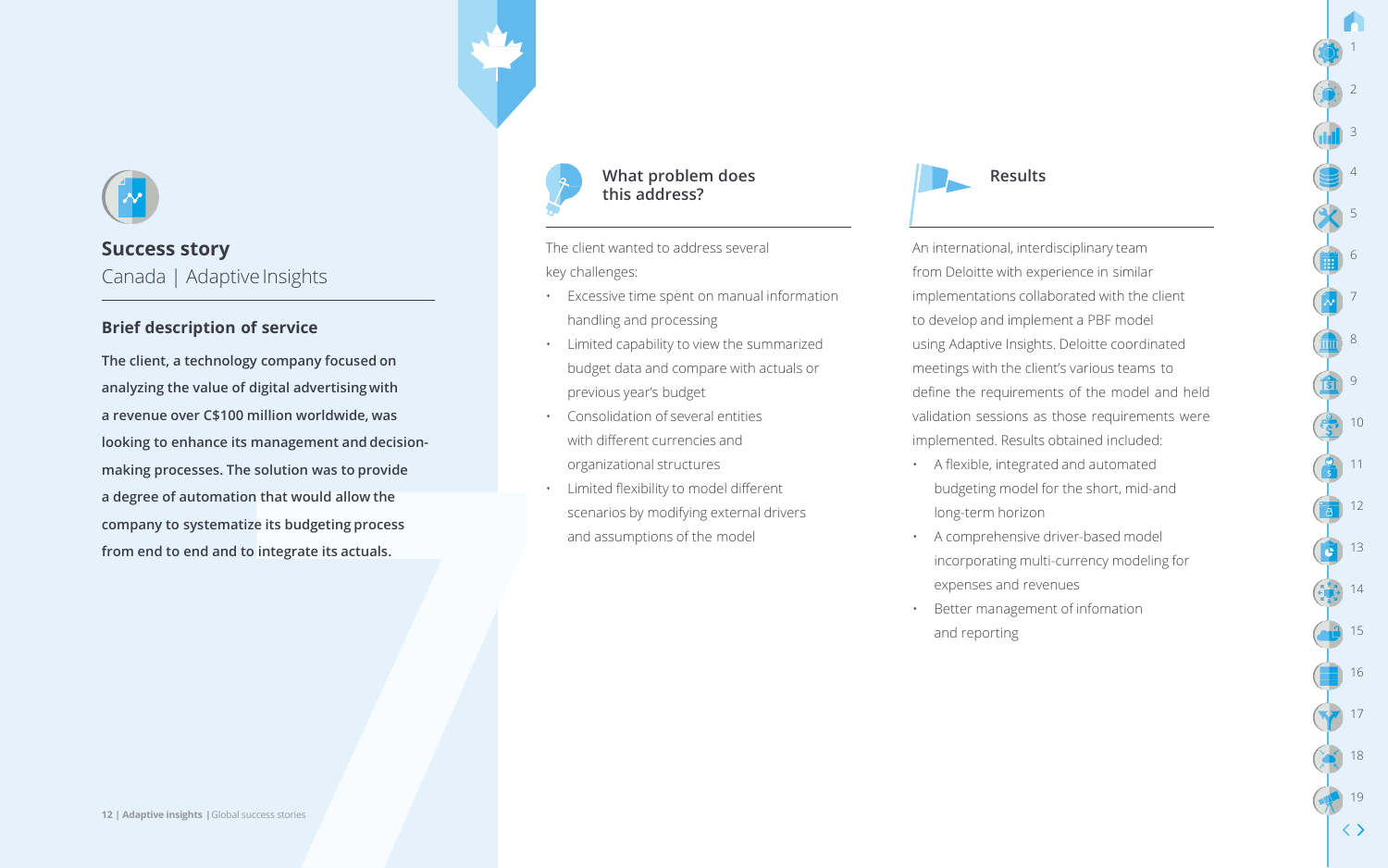

## **Success story** Australia | Adaptive Insights

#### **Brief description of service**

**The client is a government department responsible for the delivery of services to some of the country's most disadvantaged individuals. The department was being transitioned into the National Disability Insurance Agency (NDIA), and Deloitte was engaged to assist. The firm developed an enterprise-wide funding allocation model that used the NDIA's transition schedule to forecast the funding decrease as the client was integrated into NDIA. Deloitte migrated the original model from spreadsheets into Adaptive Insights and added functionality into the model, enabling the finance team to report on additional key metrics throughout the transition.**  $\left(\frac{1}{2}\right)$  17



#### What problem does **Results** Results **this address?**

The client's key challenges included the following:

- Significant transformation of the National Disability Insurance Scheme, which would have significant impacts on funding arrangements from state to Commonwealth and on the client's total budget
- Lack of sound and transparent financial information about the business to make informed decisions
- Transforming from a business of 14,000 full-time employees with a A\$6 billion budget to a staff of 7,000 with a A\$2 billion to A\$3 billion budget over four years. Proper planning and budgeting would be critical to managing this downsize



The Adaptive Insights-based implementation resulted in the client realizing substantial gains, such as:

1

2

3

4

5

6

7

8

9

10

11

12

13

14

15

16

18

19

- The increased capability of the internal finance team means the client now has a fully self-sustaining tool that can be refreshed on a monthly basis
- Robust planning and scenario analysis capability in Adaptive Insights that can beused to generate key insights about future funding levels for a number of stakeholders, including the CFO and district business leaders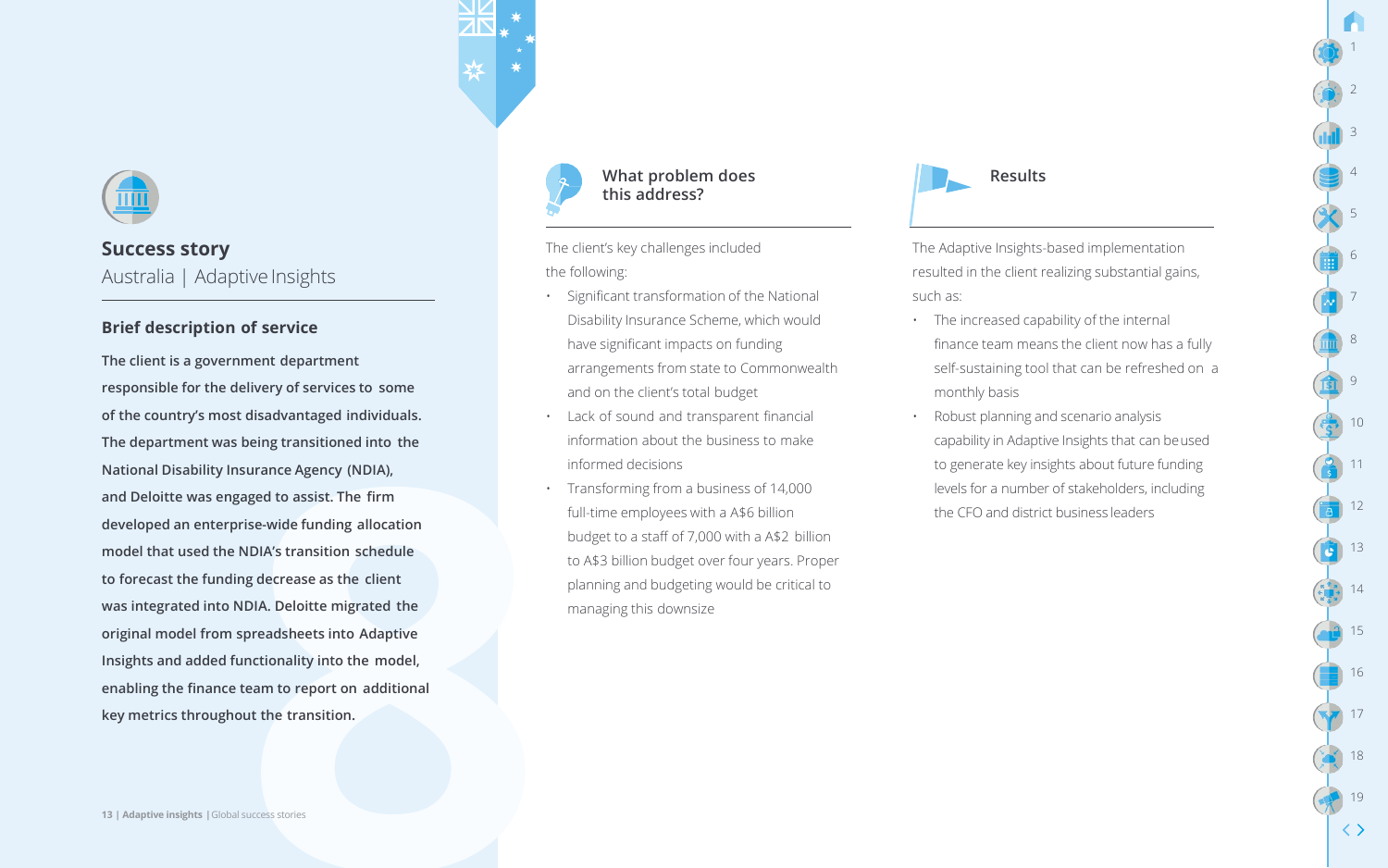

#### **Brief description of service**

**One of the biggest commercial banks in Uruguay, with over US\$1 billion in revenue, was looking to implement a tool to facilitate PBF decisionmaking by enhancing security and automation. The client was also looking to replicate a complex model that had been developed using spreadsheets into a tool that gave them more flexibility and consistency.**



#### What problem does **Results** Results **this address?**

The client was grappling with several challenges:

- Security controls were limited by the usage of spreadsheets
- Differentiation of access privileges among different uses
- Integrity and transparency of information threatened by the use of multiple interconnected spreadsheets
- Limited integration of the current model with BI solutions
- Limited flexibility to test different scenarios by modifying external drivers and assumptions of the model



The client gained several substantial benefits from the implementation, including:

• A consistent and flexible planning model with several security improvements, as well as a reduction in the manual effort required to maintain it

1

2

3

4

5

6

7

8

9

10

11

12

13

14

15

16

17

18

19

- By working as partners with the client, the knowledge transfer was facilitated increasing the client´s empowerment of the tool and the model
- A more standardized budgeting model and process, with a clear workflow for approvals that minimize rework and revisions

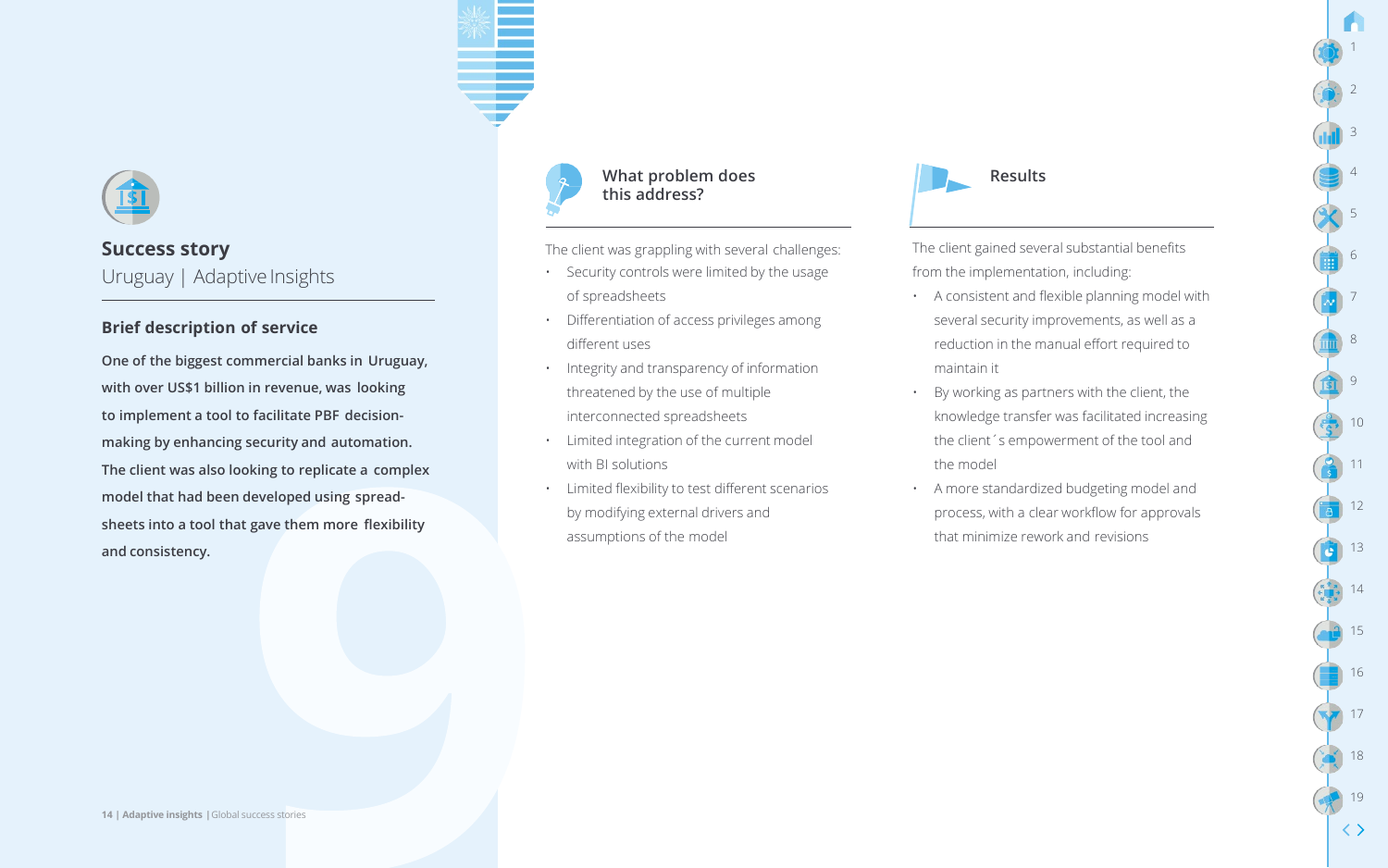

#### **Brief description of service**

**A local state-owned laboratory and research entity, with over US\$74 million in revenue, wanted to enhance its management and decision-making processes using technology. The tool it chose would have to have a certain degree of automation and be able to integrate the company's current information. The organization chose Adaptive Insights to enhance its budgeting process, and selected Deloitte to implement the solution because of the firm's experience and previous success with it.**



#### What problem does **Results** Results **this address?**

The client was seeking a solution for numerous challenges:

- A compromised budget workflow between several sectors of the organization
- Lack of flexibility to manage multiple access privileges among cost/benefit centers, dimensions and budget items
- Excessive time spent on information processing
- Limited capability to view the budget and the variance data
- Lack of flexibility to test different scenarios through modifying external drivers and assumptions of the model



An interdisciplinary team from Deloitte, comprising professionals in the financial, technology and engineering practices and with experience in similar implementations, collaborated with the client to:

- Develop a flexible, integrated and automated budgeting model for the short, medium and long-term horizon
- Implement a model that could be updated each month with current data and be compared with previous versions of thebudget
- Develop an in-house center of excellence from the training approach employed during the project

The Deloitte team also led meetings with different teams of the client's to define the requirements of the model as well as hold validation sessions during the implementation.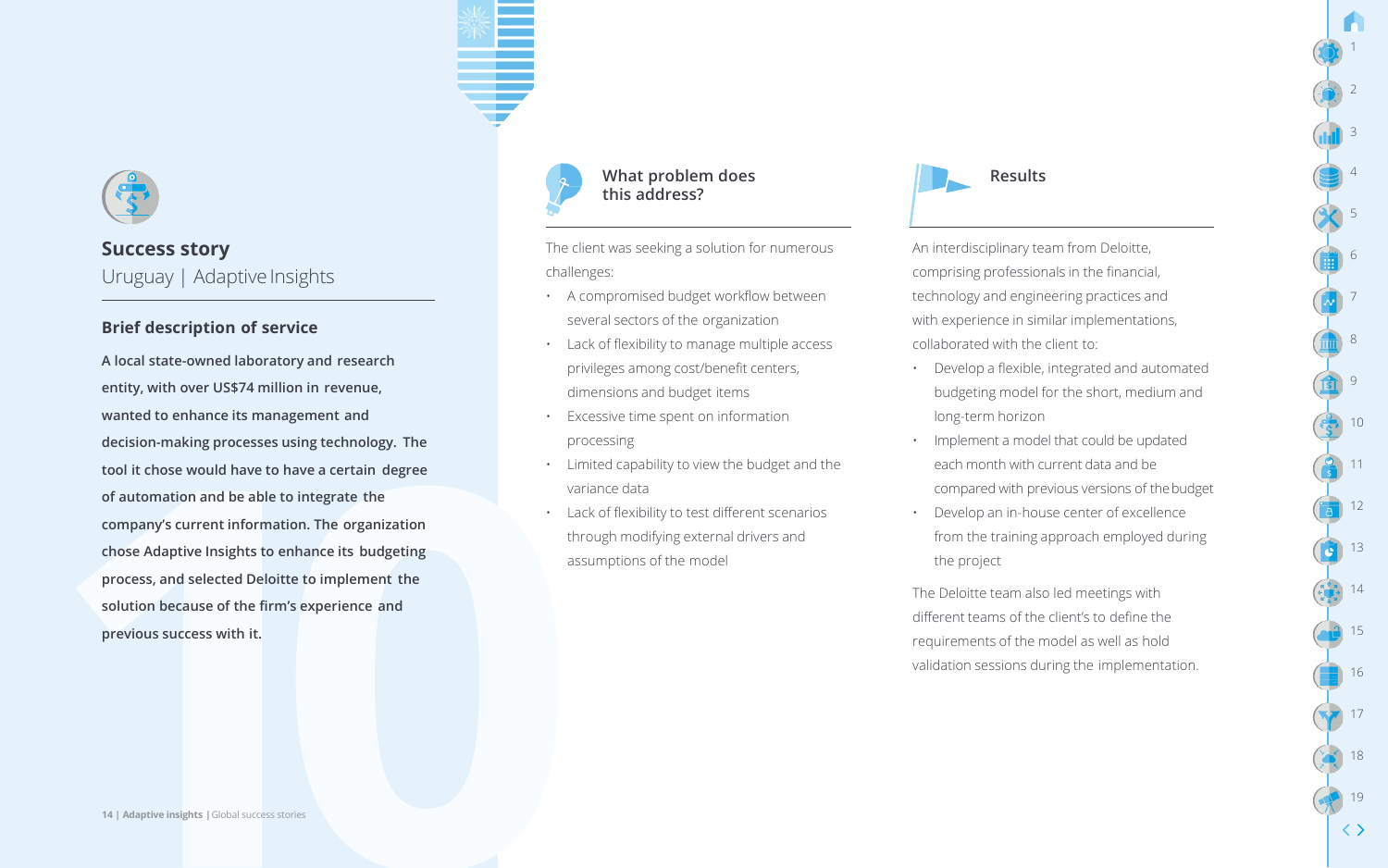

#### **Brief description of service**

**The client, a public sector organization related to national development with more than US\$10 million in revenue, was using spreadsheetbased software as a budgeting tool. This was an inefficient system and led to problems related to, among other things, security controls and version management. The organization was looking for a tool with a high degree of automation to support its decision-making process and management.**



#### What problem does **Results** Results **this address?**

The client was seeking a solution for numerous challenges:

- Inability to handle a comprehensive budgeting and forecasting cycle in multiple currencies, including inability to run a rolling forecast
- A lengthy budgeting and forecasting process
- Inefficient budget-version and user-security management
- Lack of accurate financial reporting



An interdisciplinary Deloitte team, including professionals in the public sector, finance, technology, and engineering practices, worked with the client to:

1

2

3

4

5

6

7

8

9

10

11

12

13

14

15

16

17

18

19

 $\langle \ \rangle$ 

- Design a flexible and comprehensive PBF model, which addressed all the client's needs
- Reduce manual tasks significantly; gaining the ability to run rolling forecasts every month enabled the company to keep track of the deviations and update its model based on the changes of external and internal drivers
- Give the finance team more tools with which to make business decisions
- Facilitate the knowledge transfer and improve the company's ability to make full use of the tool and the model

The success of this project later led to implementations of the tool in two other public sector-related organizations.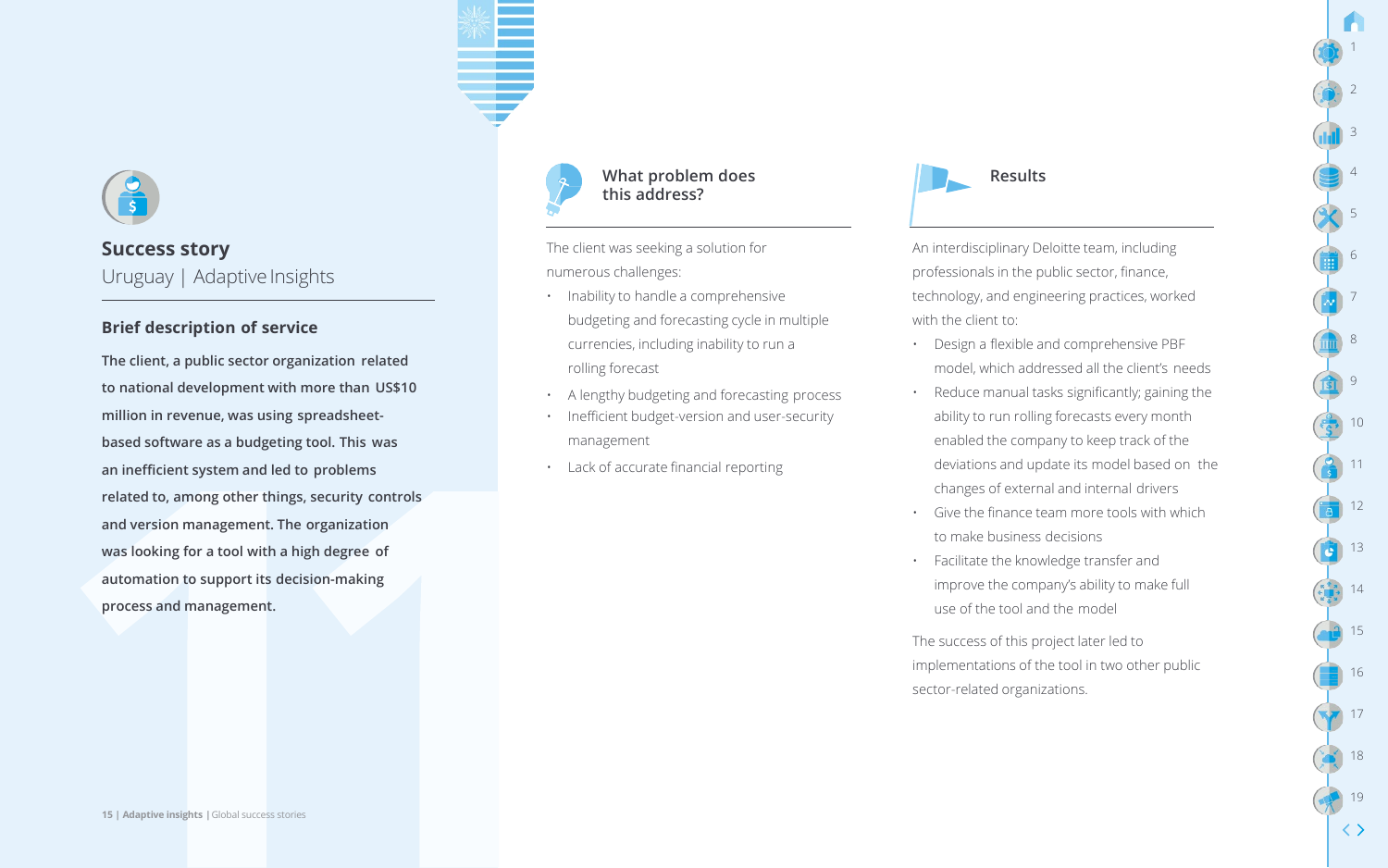

#### **Brief description of service**

**A private local road corporation, with over US\$160 million in revenue, needed a solution that would allow it to support the organization's management and decision-making process. Due to the success of the Adaptive Insights solution Deloitte had implemented for the corporation's owner, the company wanted to acquire and implement a similar budgeting system. As a public corporation, it also wanted to preserve the transparency of its funding while optimizing resources for its administration of the country's highways.**



#### What problem does **Results** Results **this address?**

Adaptive Insights addressed several of the client's key challenges:

- Lengthy budgeting and forecasting processes
- Inefficient version and security management
- Lack of flexibility and automation to perform scenario analysis to support decision making process in a timely manner
- Manual and time-consuming process to develop management reports
- Insufficient information to support decision making and / or resource allocations
- Inability to handle a comprehensive budgeting and forecasting cycle in multiple currencies, including inability to run a rolling forecast



A Deloitte team, including experienced professionals in the public sector, finance, technology and engineering practices, worked with the client to:

1

2

3

4

5

6

7

8

9

10

11

12

13

14

15

16

17

18

19

- Design, develop and implement a flexible, comprehensive PBF model that addresses all the client's identified needs
- Implement a model that could be updated monthly, quarterly or annually by the user, which enables analytics across various dimensions of the business, such as cost centers and construction projects
- Facilitate the knowledge transfer and empower the client to use the tool and the model
- Empower the finance team to make accurate and timely business decisions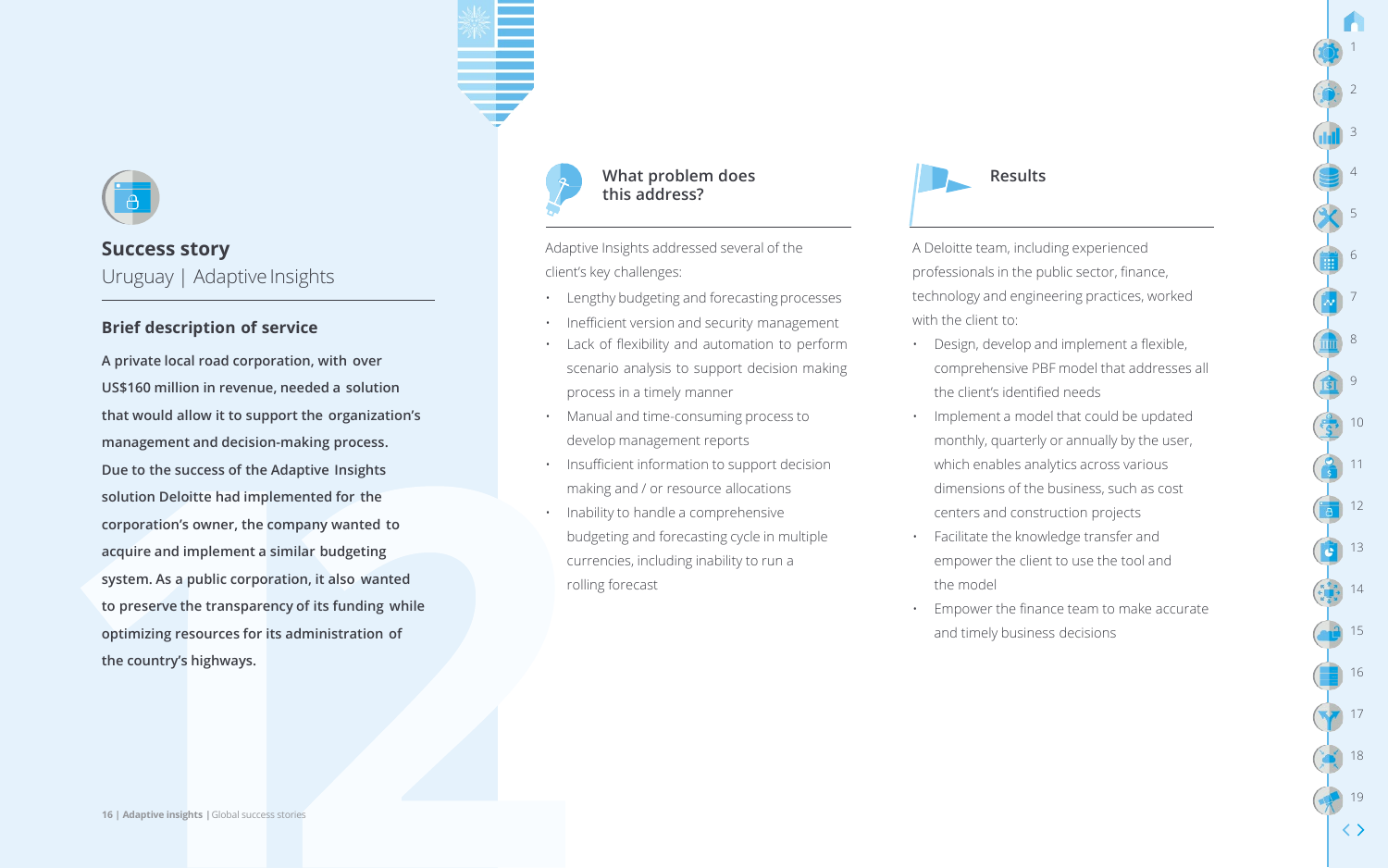

#### **Brief description of service**

**A local private railway corporation, with over US\$40 million in revenue, needed a solution that would allow it to handle a comprehensive budgeting and forecasting model for its construction projects. It also required the capability to run a rolling forecast as well as to deliver significantly more quickly than the legacy budgeting and forecasting process. Due to the success of the Adaptive Insights solution Deloitte had implemented for the corporation's owner, the company wanted to acquire and** • **implement a similar budgeting system. The profit was calculated by the cost center, including both direct and indirect costs (such as project and company-wide administrative costs). In addition to the balance sheet (BS), income statement (IS) and cash flow (CF), a budget-execution tracking mechanism was built to budget the project expenses with a high level of detail before** <sup>18</sup> **submitting to tender.**



#### What problem does **Results** Results **this address?**

The client was seeking a solution for several key challenges:

- Inability to handle a comprehensive budgeting and forecasting cycle in multiple currencies including inability to run a rolling forecast
- Lengthy budgeting and forecasting process
- Inefficient budget-version and usersecurity management
- Inflexible and lengthy process for scenario analysis to support decision-making
- Inability to develop specific management reports
- Inability to have detailed projections of each component of the construction works, by cost center



A Deloitte interdisciplinary team, including experienced professionals in the public sector, finance and technology, worked with the client to: 1

2

3

4

5

6

7

8

9

10

11

12

13

14

15

16

17

19

- Design, develop and implement a flexible, comprehensive PBF model that addresses all the client's identified needs
- Develop a model that could be updated monthly, quarterly or annually by the user during the budgeting and forecasting cycle, and that enables the analysis to be conducted by cost centers
- Facilitate the knowledge transfer and increase the client's understanding of the tool and the model
- Give the finance people more tools to make business decisions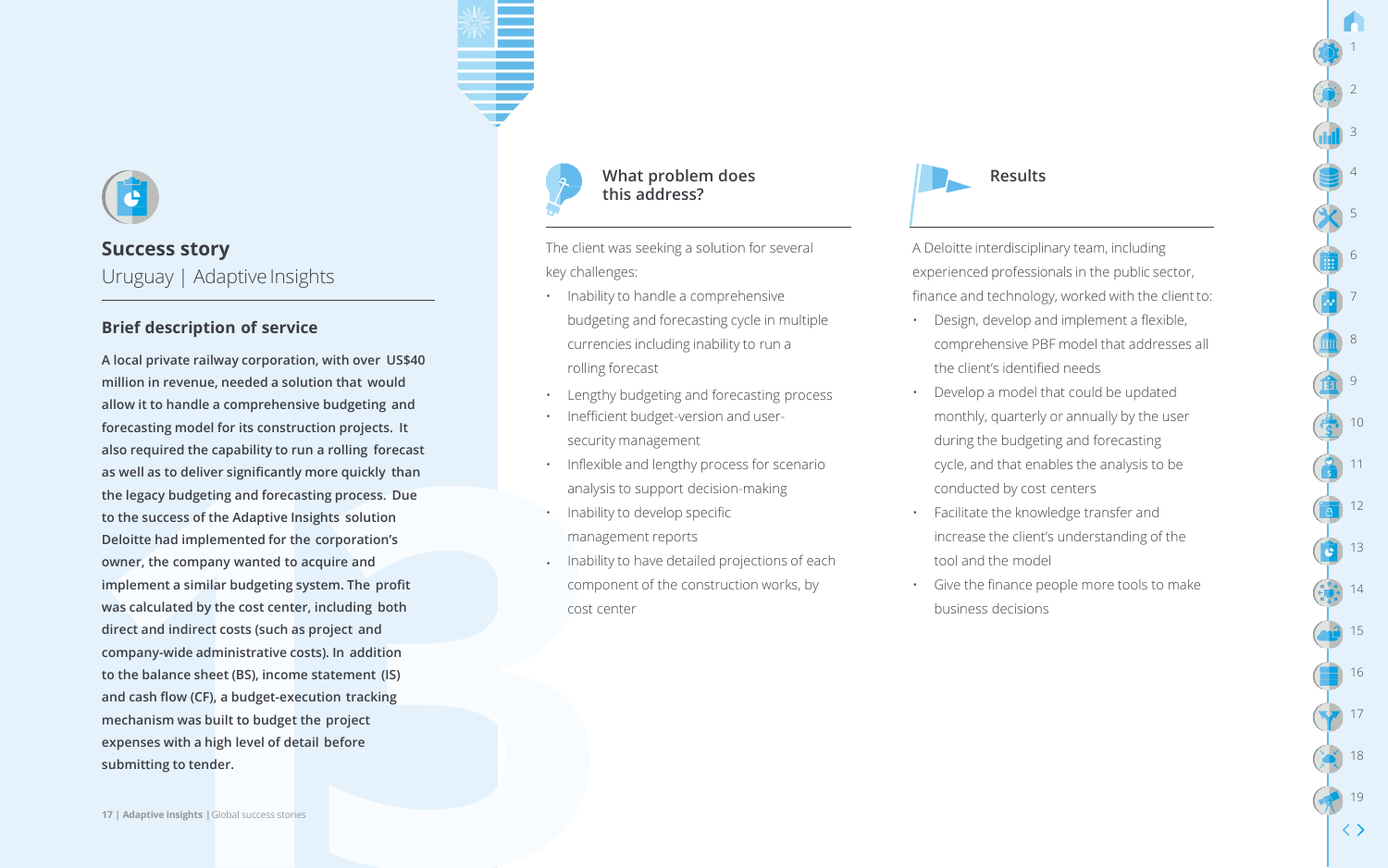

#### **Brief description of service**

**A local public agency for investigation and innovation, with over US\$20 million in revenue, wanted a comprehensive budgeting tool to replace the spreadsheet system it had outgrown. Such a tool would need to underpin the planning and budgeting process while also enhancing security, flexibility and data integrity. The client had complex cash-flow requirements that necessitated tracking expenditures by client, including payment schedules.**



#### What problem does **Results** Results **this address?**

The client was seeking a solution for numerous challenges:

- Inadequate data governance and quality with which to make informed decisions and meet finance stakeholder needs
- Inability to handle a comprehensive budgeting and forecasting cycle in multiple currencies, including running a rolling forecast
- A lengthy budgeting and forecasting process
- Inflexible and lengthy process for scenario analysis to support decision-making
- Inability to easily obtain consolidated management information and various management reports
- Inefficient version and user-security management



An interdisciplinary team from Deloitte that included professionals from the firm's finance, technology and engineering practices and who had experience in similar implementations collaborated with the client to:

1

2

3

4

5

6

7

8

9

10

11

12

13

14

15

16

17

18

19

- Develop and implement a PBF model using an Adaptive Insights planning module
- Facilitate the knowledge transfer, which resulted in empowering the client's ownership of the tool and the model
- Develop a system that supports the budgeting process and addresses all the issues identified before the project
- Gain the flexibility to test different scenarios without affecting the original budget and a user-friendly tool with a significantly shorter learning curve than other systems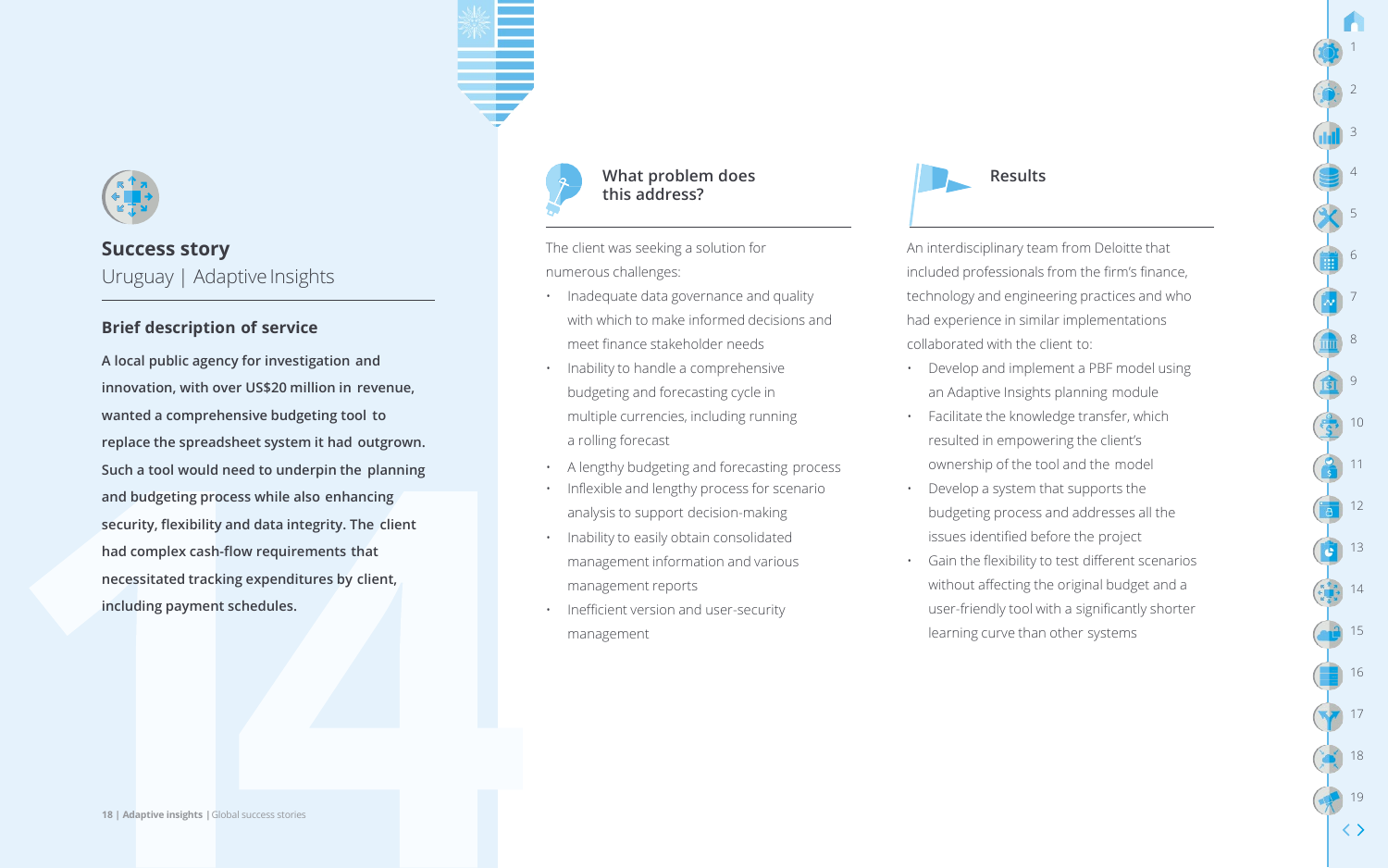

#### **Brief description of service**

**A local chemical company (revenue: over US\$140 million) was interested in a CPM tool that would improve its budgeting process; specifically, one that would allow the company to perform an integrated analysis. This required a tool that allowed automation of the budgeting process. The solution included sales projections by product family, distinguishing between domestic and export; the cost of goods by product family and cost type (fixed or variable); the stock balance in the BS by product family and categories (finished products, raw materials, resale merchandise, and packaging). A detailed projection of financial debts was built, detailing the information corresponding to each loan (both existing and new): amount, interest rate, interest rate (simple/compound), date of acquisition, and amortization schedule.**



#### What problem does **Results** Results **this address?**

The client was seeking a solution for numerous challenges, such as:

- Inability to handle a comprehensive budgeting and forecasting cycle for the company's multiple products and clients, including inability to run a rolling forecast
- A lengthy budgeting and forecasting process
- Inflexible scenario analysis process to inform decision-making
- Inefficient budget-version and usersecurity management
- Inability to forecast across multiple products and clients



An interdisciplinary team from Deloitte that included professionals from the firm's finance, technology and engineering practices and who had experience in similar implementations collaborated with the client to:

1

2

3

4

5

6

7

8

9

10

11

12

13

14

15

16

17

18

19

- Develop and implement a planning, budgeting and forecasting model using Adaptive Insights
- Understand the current business process, then develop the model and the conceptual design of the budgeting model and process
- Develop an extract, transform and load (ETL) process to import data into the tool
- Implement a configured solution that accurately addresses the company's needs
- Train the client team, which facilitated the change-management process related to the new tool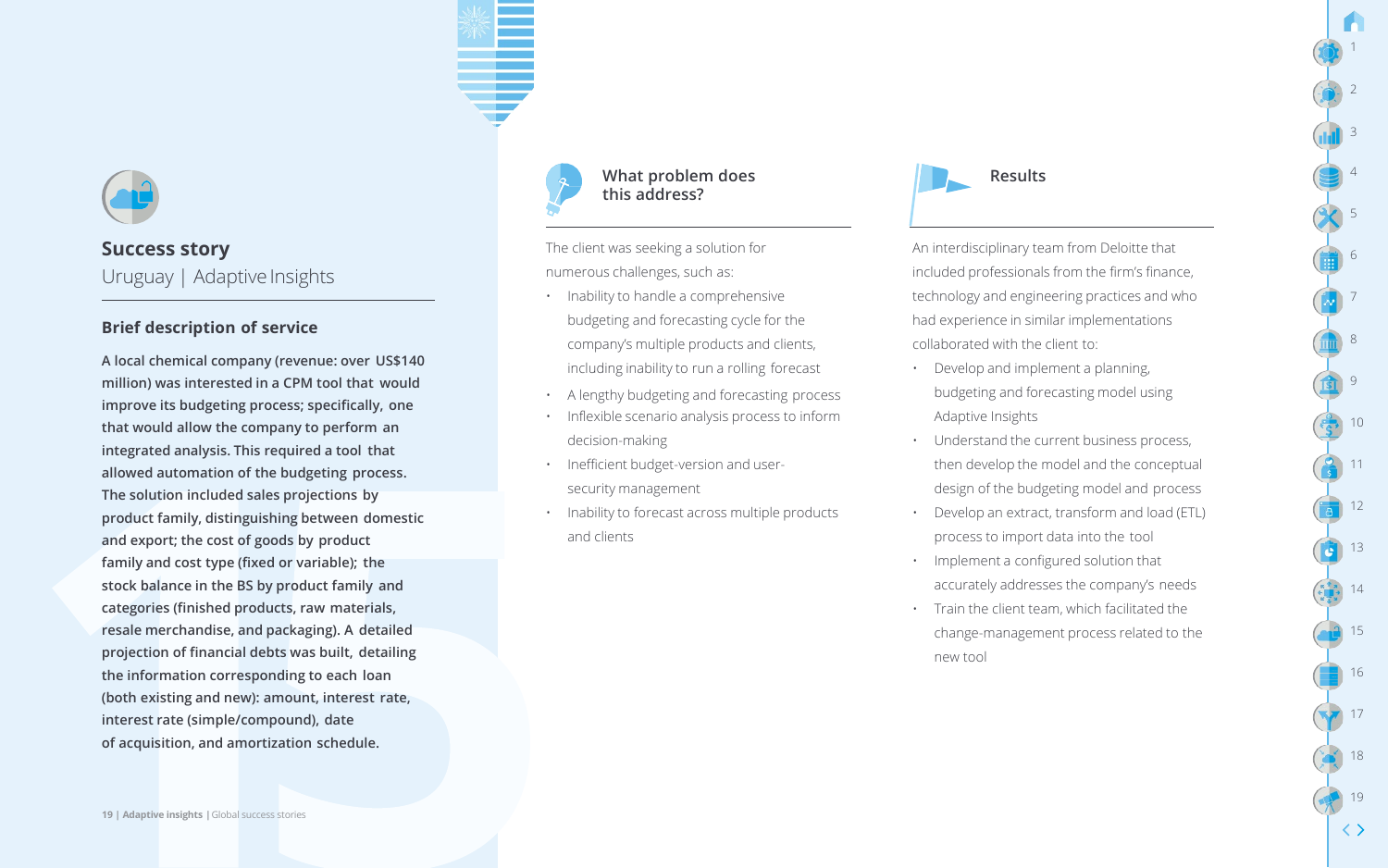

#### **Brief description of service**

**A local registry of internet addresses for Latin America and the Caribbean, with over US\$7 million in revenue, was interested in developing a solution that would automate and measure the contribution of each of the organization's projects. The company maintained three different income statements and two cash flows (one by the indirect method and the other by the direct method). The registry also had complex allocations and mapping-to-source systems that were addressed using the Adaptive Insights integration platform.**



#### What problem does **Results** Results **this address?**

The client was seeking a solution for numerous challenges:

- Inability to handle a comprehensive budgeting and forecasting cycle in multiple currencies, including inability to run a rolling forecast
- A lengthy budgeting and forecasting process
- Inflexible process for scenario analysis to support decision-making in a timely manner
- Inability to easily obtain consolidated management information and various management reports
- Inability to easily obtain projections by project by country



A team of professionals from Deloitte's financial, technology and engineering practices who had experience in similar implementations collaborated with the client to:

1

2

3

4

5

6

7

8

9

10

11

12

13

14

15

16

17

18

19

- Develop and implement a planning, budgeting and forecasting model using Adaptive Insights
- Implement a fully integrated model with a high degree of automation and enhanced security controls
- Reduce manual effort, making it quicker and easier to access information
- Gain the ability to test different stress scenarios, which gave the company much more information with which to make business decisions
- Compare and analyze management information more easily and quickly to inform decisions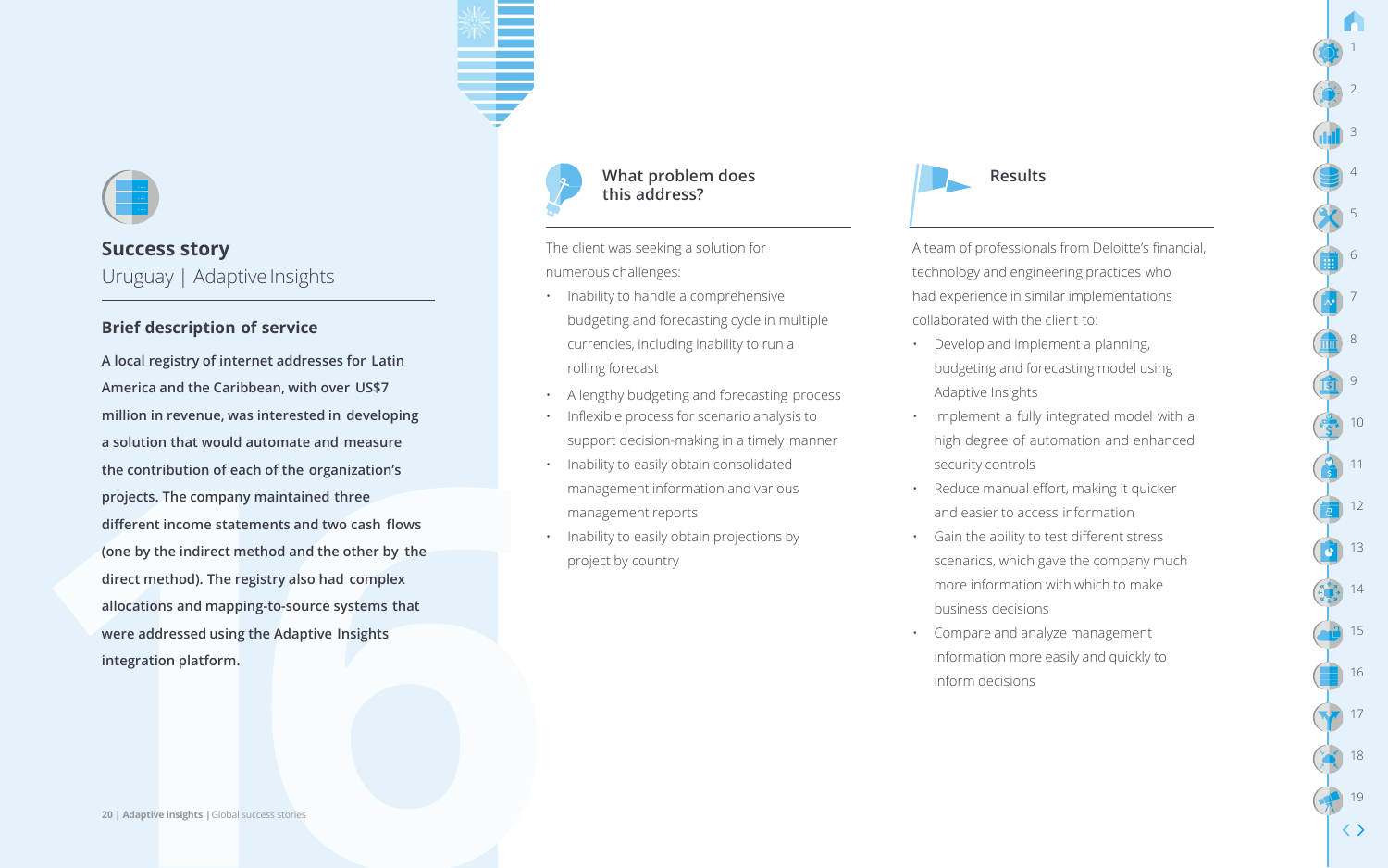

#### **Brief description of service**

**A local financial cooperative (with revenue of nearly US\$4.5 million) needed support, coaching, guidance and help maintaining its Adaptive Insights solution. The client needed significant changes made to the model, which had been implemented years before, as well as integration of actuals and documentation of the budgeting process. The company already had a budget model but it was not serving its planning needs.**



## **this address?**

The client was seeking a solution for various challenges:

- Inability to handle a comprehensive budgeting and forecasting cycle in multiple currencies, including inability to run a rolling forecast
- A lengthy budgeting and forecasting process
- Inflexible and rigid scenario analysis process to inform decision-making
- Inability to easily obtain consolidated management information and various management reports
- Inefficient budget version and user security management
- Inability to project by cost center and by dimensions such as regions, branches and products
- Inconsistent and inaccurate financial data
- Inability to budget the credit portfolio according to business requirements, and inaccurate calculation



An interdisciplinary Deloitte team worked with the client to:

1

2

3

4

5

6

7

8

9

10

11

12

13

14

15

16

17

18

19

- Implement significant changes in the model, enabling the personnel involved in the budgeting process to gain a broader knowledge through their participation in the process
- Redesign the formulas and actuals input; revise the sheets that were not in use, the currency, and organizational structure; and incorporate new dimensions into the model
- Redesign the ETL processes to be able to import real data into the tool and to conduct budgeting control and information analysis
- Obtain a customized, comprehensive model that has the flexibility to adjust to changing business requirements
- Gain comprehensive documentation of and personnel training in the budgeting process
- Developed a complex loan portfolio to capture driver-based revenues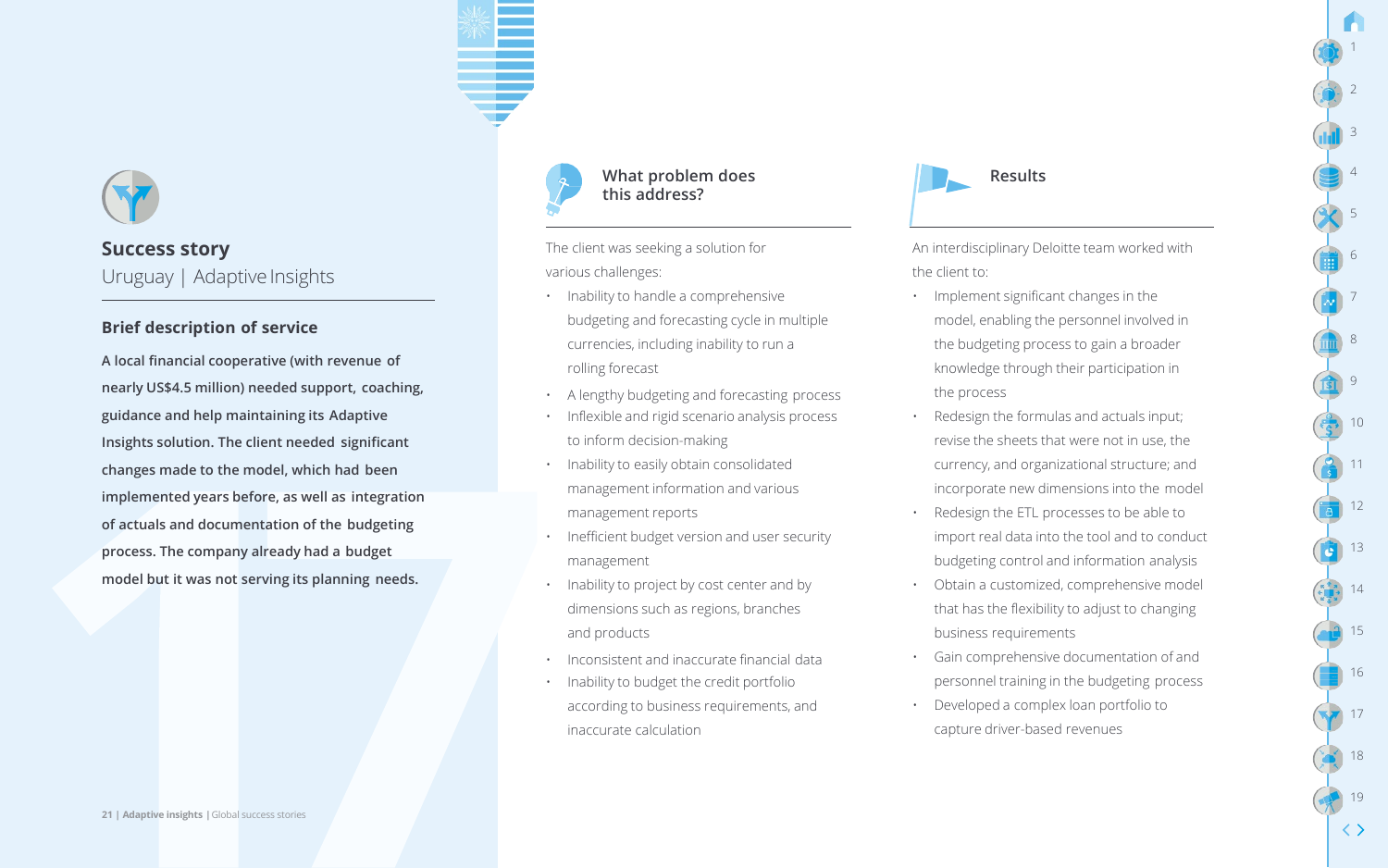

#### **Brief description of service**

**A Panamanian financial institution, with over US\$200 million in revenue. With lines of business and products in both domestic and foreign branches and subsidiaries, the institution was finding it challenging to use spreadsheets for budgeting. The FI was interested in a CPM tool that would facilitate the PBF process. Comprising 35 entities, the institution has a complex structure; 110 spreadsheets, for example, were being used to manage the planning, budgeting and reporting processes.**



#### What problem does **Results** Results **this address?**

The client was seeking a solution for numerous challenges:

- Insufficient link between the overall business strategy and PBF processes
- Missing integration with operational business processes (e.g. sales and operational, liquidity or workforce planning)
- Inability to handle a comprehensive budgeting and forecasting cycle in multiple currencies, including inability to run a rolling forecast
- A lengthy budgeting and forecasting process
- Inflexible and lengthy process for scenario analysis to support decision-making
- Inefficient budget-version and usersecurity management
- Inability to make projections by line of business, branch, subsidiary, product and relationship manager
- Difficulty budgeting with different payroll schemes in three different countries



An interdisciplinary team from Deloitte, including financial, technology and engineering professionals with experience in similar implementations, collaborated with the client to:

1

2

3

4

5

6

7

8

9

10

11

12

13

14

15

16

17

18

19

- Develop and implement a planning, budgeting and forecasting model using Adaptive Insights
- Gain the ability to manage the different dimensions of the business with much more flexibility and data consistency
- Obtain flexibility for scenario analysis, and a rolling forecast with high value for the company
- Gain greater control over the subsidiaries and different products as well as a simplified budgeting process, resulting in significant reduction in errors and inconsistencies
- Work as partners during the project to facilitate the transfer of knowledge, empowering the client to make full use of the tool and the model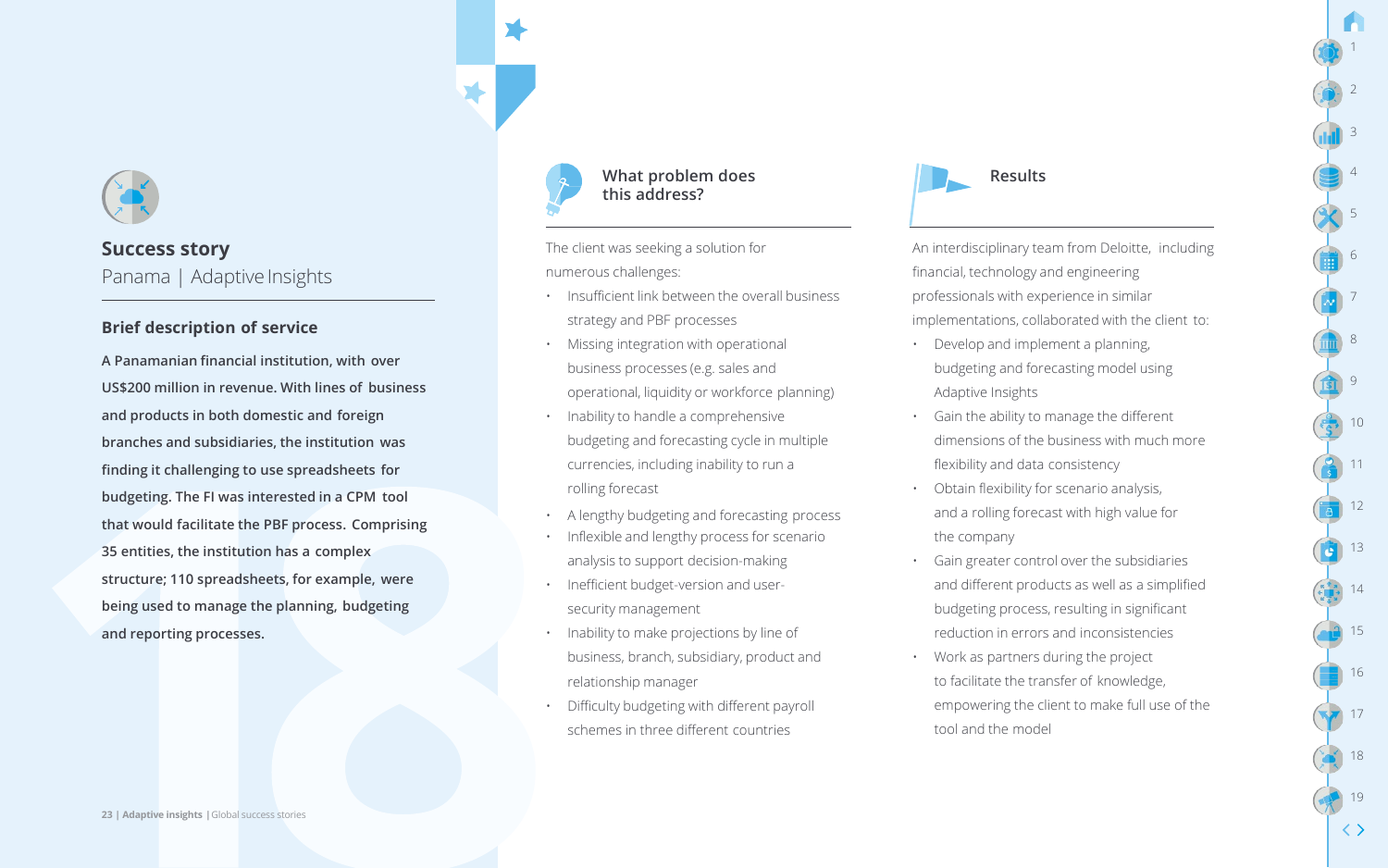

#### **Brief description of service**

**A Panamanian fast-food restaurant chain (US\$102 million revenue) that owns several different franchise restaurants across the country and a real-estate business sought to improve its budget projection process, which was complicated to do in its spreadsheet-based system. This led to the decision to implement a budgeting process in Adaptive Insights.**



#### What problem does **Results** Results **this address?**

The client was seeking a solution for various challenges, including:

- Lack of standardized and integrated processes across geographies, functions and business units
- Slow, cumbersome, iterative, manual and/or inflexible PBF processes
- Inability to handle a comprehensive budgeting and forecasting cycle in multiple currencies, including inability to run a rolling forecast
- A lengthy budgeting and forecasting process
- Inflexible scenario analysis process to support decision-making
- Inefficient budget-version and usersecurity management
- Inability to easily break down results in different categories, such as by brand, region or branch
- Inability to quickly and easily obtain consolidated management information and various management reports



An interdisciplinary Deloitte team, including professionals in the financial, technology and engineering sectors and with experience in similar implementations, collaborated with the client to:

1

2

3

4

5

6

7

8

9

10

11

12

13

14

15

16

17

18

19

- Develop a flexible, integrated and automated budgeting model for the short, mid- and long- term horizon
- Develop a model that could be updated with current data monthly, quarterly or annually, and compared with previous versions of the budget. It could also provide a streamlined delivery of balance sheet, income statement and cash-flow projections
- Gain greater control over the branches of the various franchises, making the budgeting process much simpler and more user-friendly
- Acquire qualified in-house users of the tool, due to the training approach employed during the project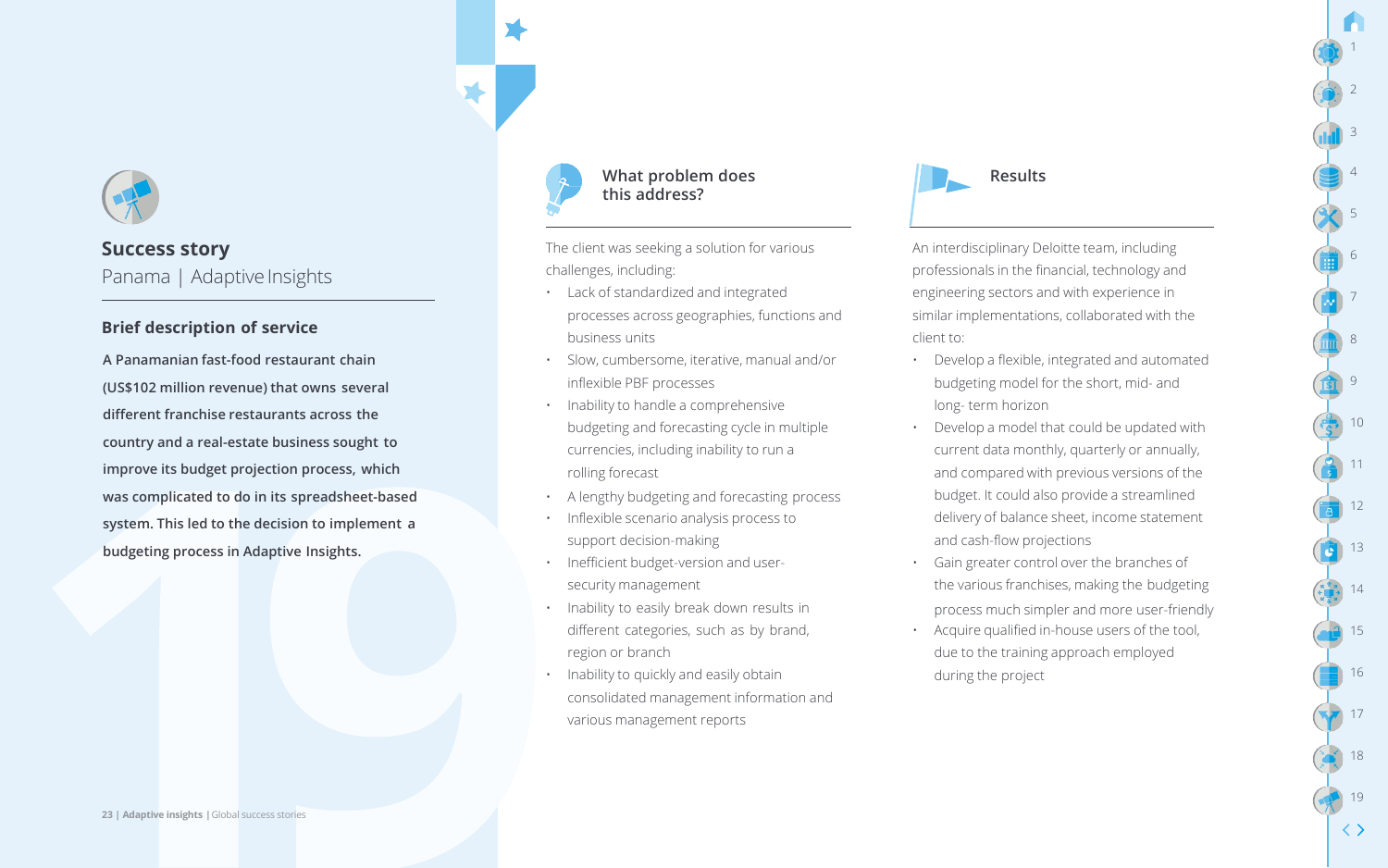#### **Contacts**



**Daniel M. Siegel**

**Partner** US Adaptive Insights Leader

[dsiegel@Deloitte.com](mailto:ndercole@deloitte.ca) +1 917 612 0972



**AmeetBhojwani**

**Senior Manager** Canada Adaptive Insights Leader

[abhojwani@deloitte.ca](mailto:abhojwani@deloitte.ca)  +1 416-643-8971



**FernandoOliva**

**Partner** Latin America Adaptive Insights Leader

[foliva@deloitte.com](mailto:foliva@deloitte.com) +598 29160756



**Marty Engel**

**Partner** APAC Adaptive Insights Leader

[martyengel@deloitte.com.au](mailto:martyengel@deloitte.com.au) +61 2 9322 5786